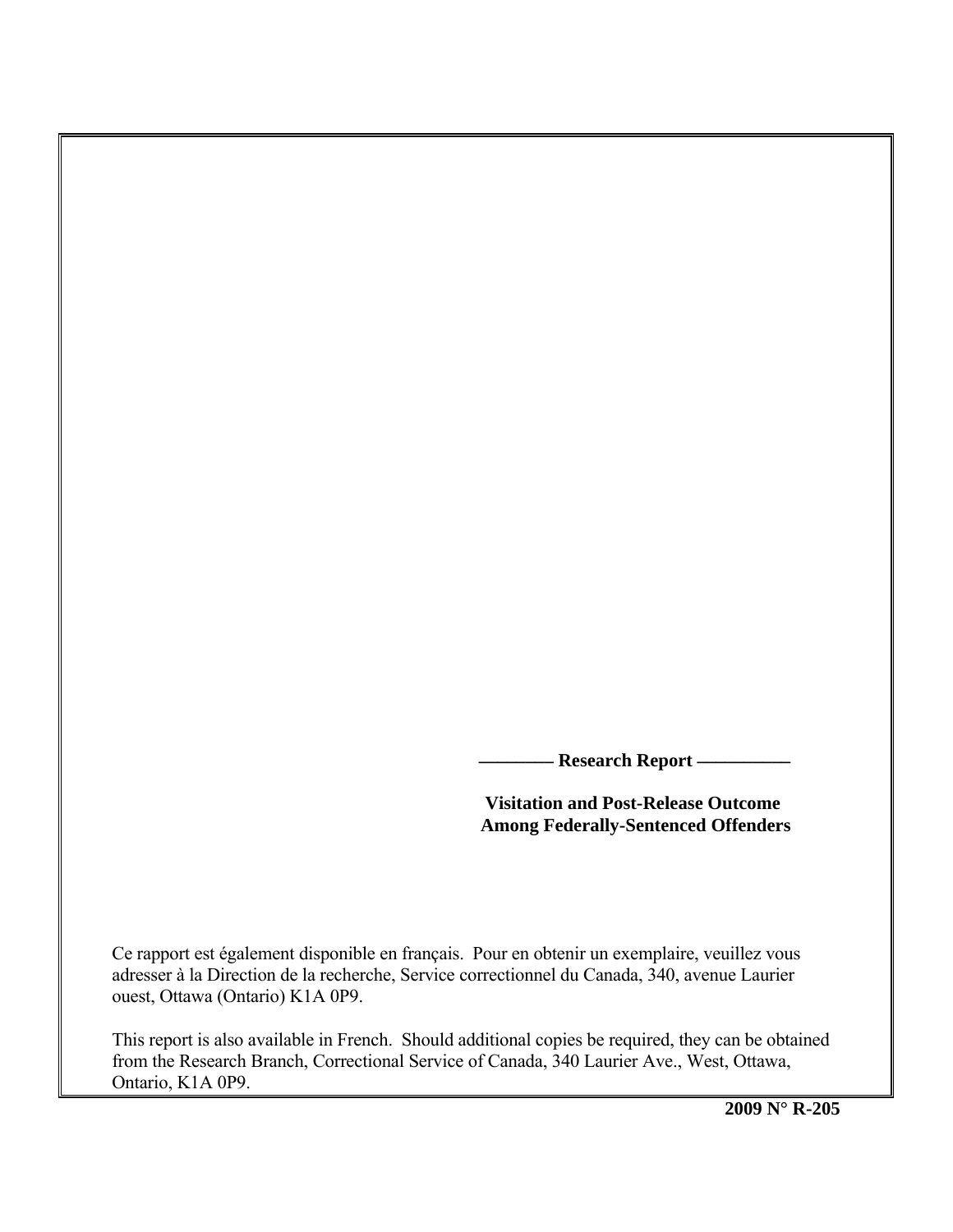**Visitation and Post-Release Outcome Among Federally-Sentenced Offenders** 

> Dena Derkzen Renée Gobeil & Justin Gileno

Correctional Service Canada

June, 2009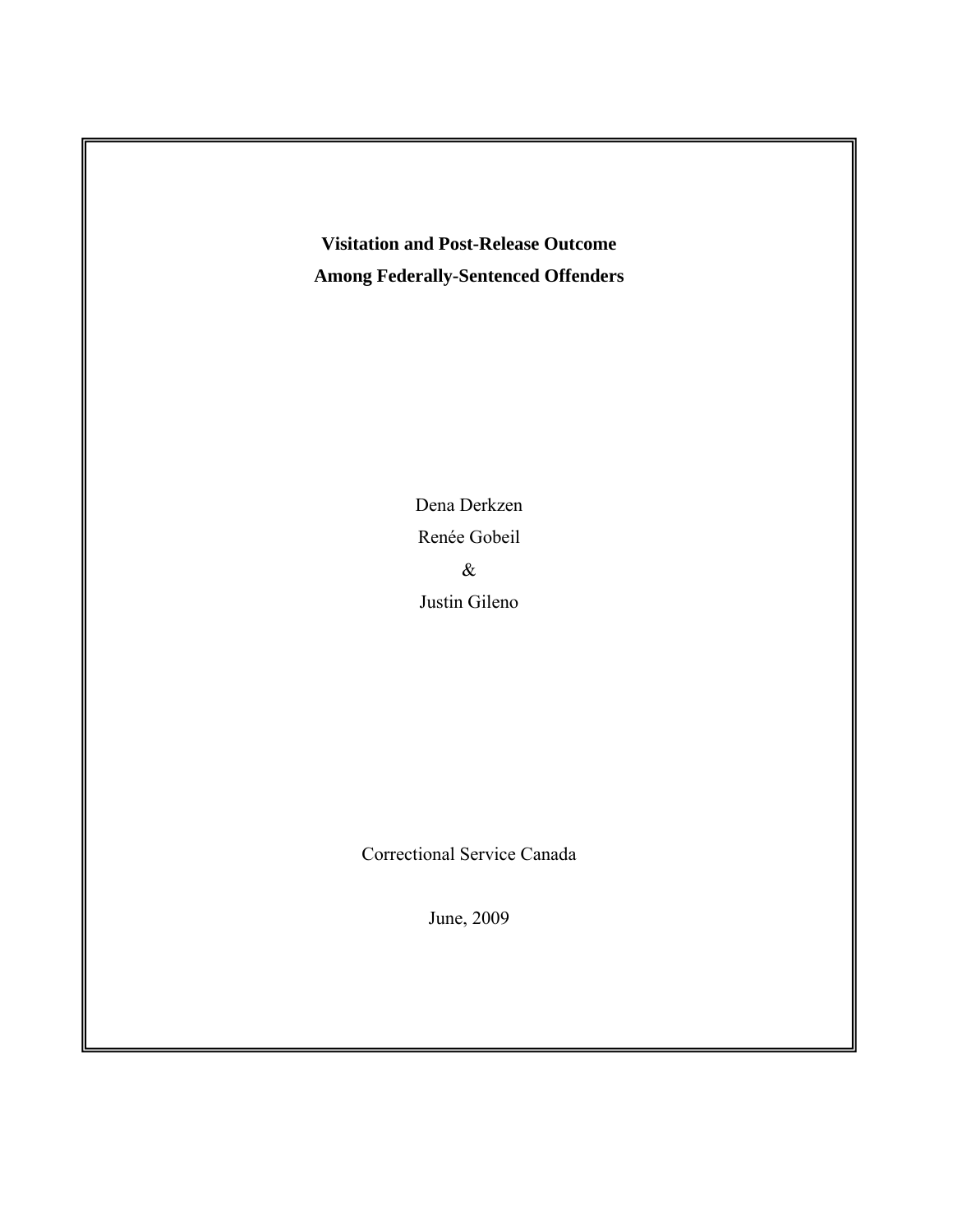# **ACKNOWLEDGEMENTS**

<span id="page-2-0"></span>Gratitude is extended to both Jennie Mae Thompson and Dianne Zakaria for their patient assistance regarding statistical issues. Kim Allenby's assistance in gathering relevant resources and providing editorial feedback is also appreciated. Finally, thanks are due to Kelley Blanchette for her perceptive editorial suggestions.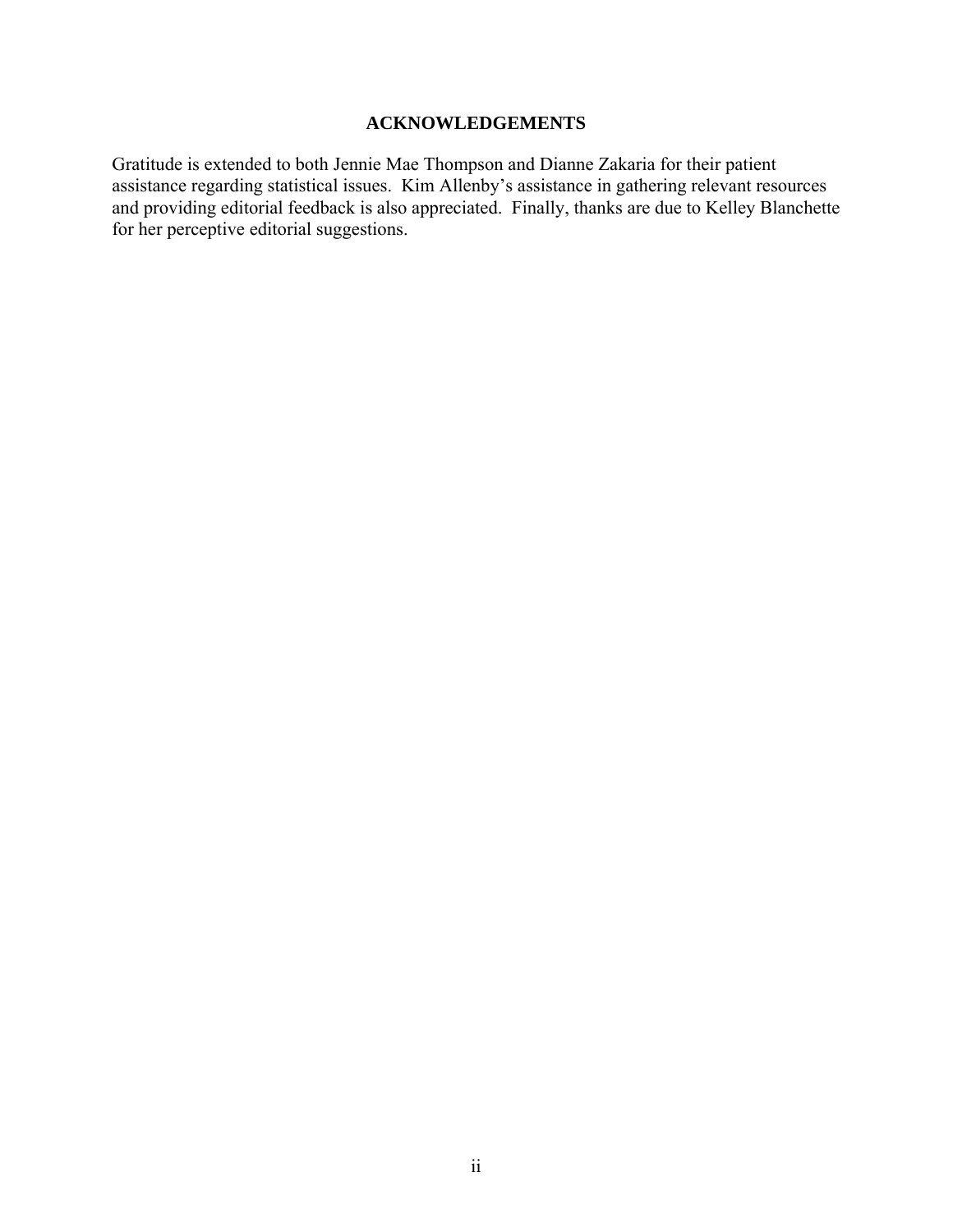# **EXECUTIVE SUMMARY**

<span id="page-3-0"></span>Given that maintaining contact and social support with family members while incarcerated has been linked to successful offender reintegration (Schafer, 1994), the Correctional Service of Canada has implemented both general institutional visits and a Private Family Visiting (PFV) program within its federal institutions. The objective of these programs is to encourage inmates to develop and maintain family and community ties that will assist them in becoming lawabiding citizens. To date, however, the extent to which visitation programs contribute to these goals has not been thoroughly examined.

Hensley, Rutland, Gray-Ray, and Durant (2000) examined the effect of visitation on violent institutional behaviour. These researchers found that offenders who had participated in private family visits were generally less likely to threaten or commit a violent act while incarcerated relative to inmates who did participate in visits. More recently, Bales and Mears (2008) conducted the most comprehensive study to date on the effectiveness of visitation in reducing recidivism. These authors found that receiving visits, as well as receiving greater *numbers* of visits, were both associated with a lower likelihood of recidivism. Further, among offenders who did recidivate, visited offenders took longer to do so than their non-visited counterparts.

Altogether, the limited research conducted to date has demonstrated positive relationships between inmates' participation in visitation programs and greater family stability, improved institutional behaviours, and lower rates of recidivism. Most existing research has not been conducted in Canada, and it is therefore unclear whether this pattern of results can be appropriately generalized to the Canadian context. In order to examine this issue, the current study examines the association of both general visits and private family visits with readmission and re-offence rates in a large sample of Canadian federal offenders.

Data from the Correctional Service of Canada's automated offender data system were used to investigate this association. Analyses involved all offenders released in fiscal year 2005-06 for whom all relevant data were available  $(N = 6,537)$ . Using these data, a series of logistic regressions and Cox regressions were conducted. The results of these analyses conclusively demonstrated that a positive association exists between receiving visits (including private family visits) and lower likelihoods of readmission, after accounting for the influence of ethnicity, gender, age at release, sentence type, offence type, and assessed risk. Analyses based on the number of visits received revealed that offenders who received 6.7 visits (the average among offenders who received visits) had odds of readmission approximately 14% lower than their counterparts who did not receive visits. Similarly, offenders who participated in 2.0 private family visits (the average among those who participated) had odds of readmission about 22% lower than those who did not participate.

Characteristics of the visits were also found to be associated with readmission, with more recent visits and private family visits, visits from parents and children, and private family visits with spouses all associated with a decreased likelihood of readmission. The association between visitation and readmission also differed according to ethnicity, with the effects of visitation on likelihood of readmission being much greater for non-Aboriginal offenders than for their Aboriginal counterparts.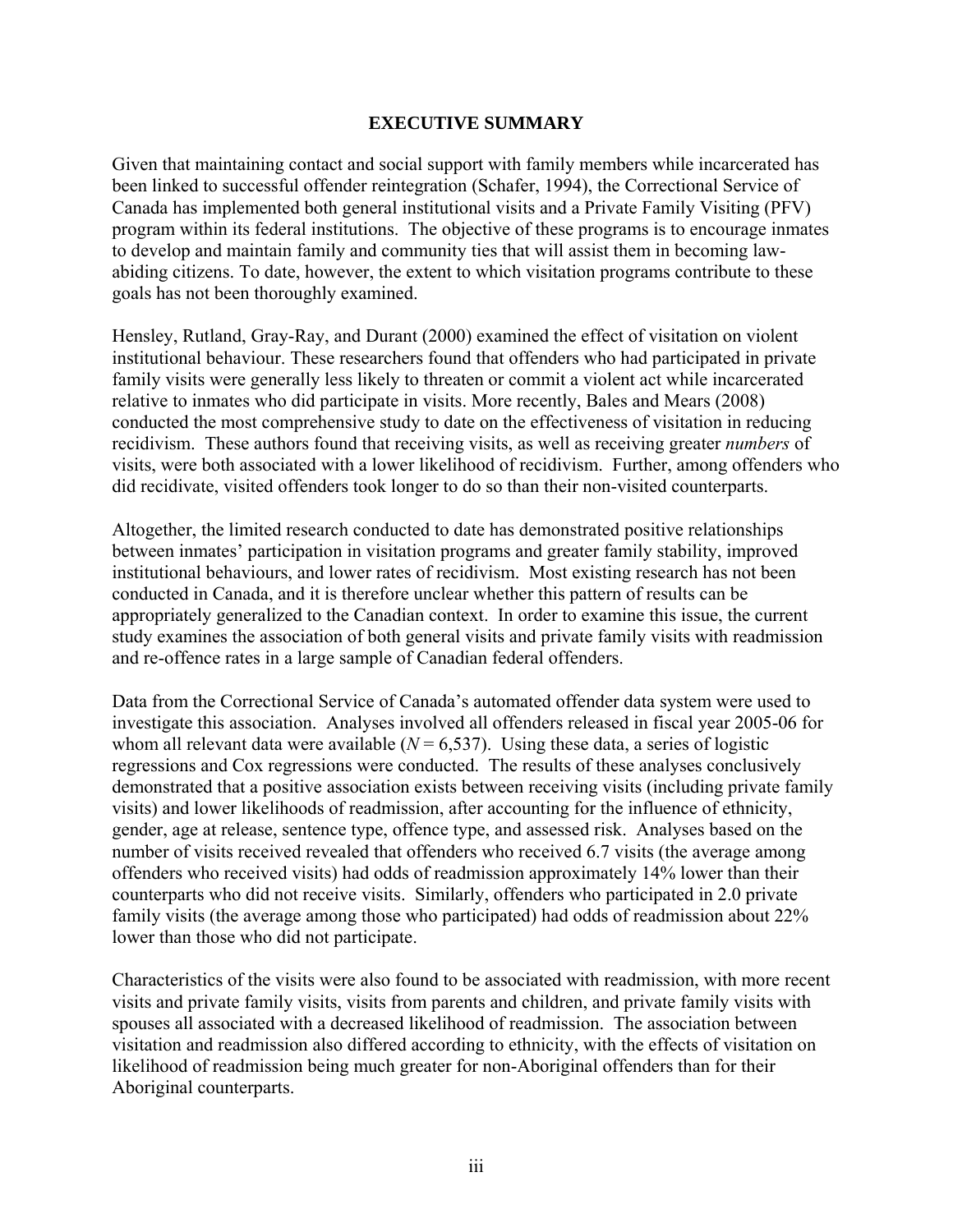Finally, participation was much more consistently associated with readmission generally than with re-offending – and indeed, in most analyses, participation in visitation was *not* associated with re-offending. Receiving visits from a spouse was the exception, with offenders receiving such visits having lower odds of re-offending than their counterparts who did not receive such visits. This pattern suggests that the impact of visitation may be primarily apparent in readmissions for reasons such as for breaches of conditions.

Given that visited offenders were less likely to be readmitted, but did not re-offend at higher rates than their non-visited offenders, these results suggest that visited offenders can more often be appropriately managed in the community than can their non-visited counterparts. This is important as there are significant cost savings associated with holding an offender in the community rather than an institution (approximately \$65,000 per year; Public Safety Canada, 2007).

Altogether, though this study adds substantially to the state of knowledge surrounding the association between visitation and post-release outcome. Results demonstrate the value of correctional visitation programs, both as a tool in managing risk of readmission and as a contributor to effective correctional practice.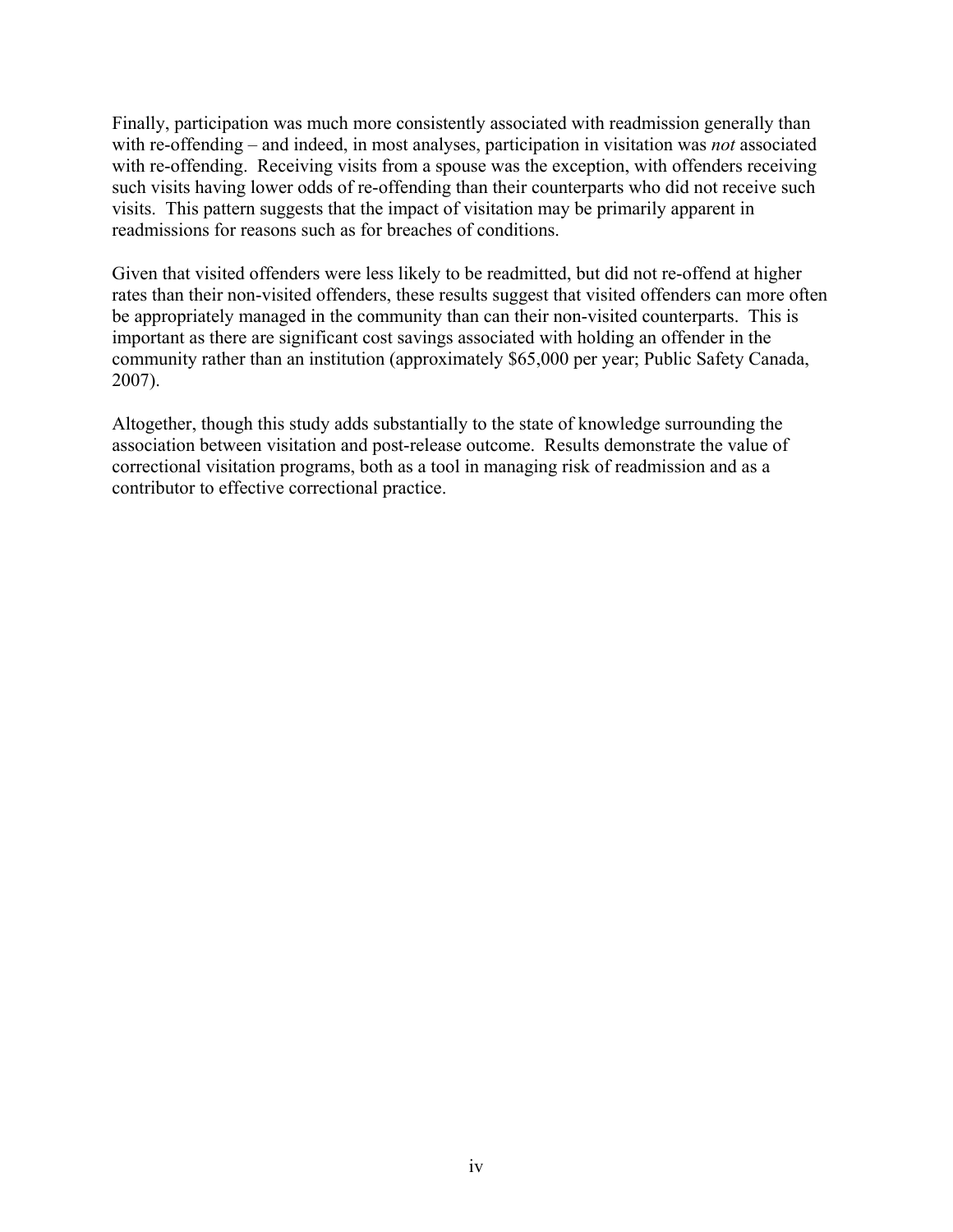|  | <b>TABLE OF CONTENTS</b> |
|--|--------------------------|
|--|--------------------------|

<span id="page-5-0"></span>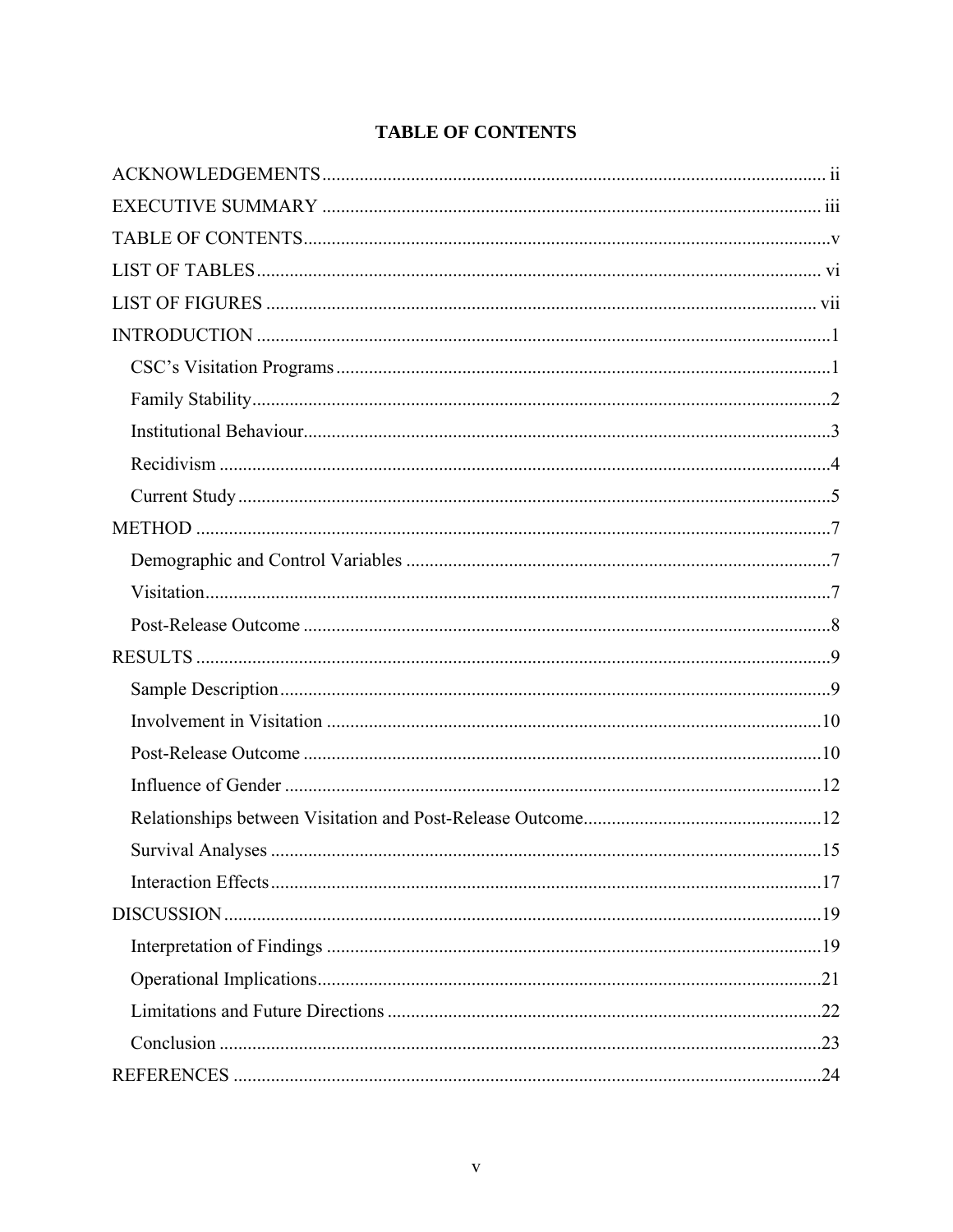# **LIST OF TABLES**

<span id="page-6-0"></span>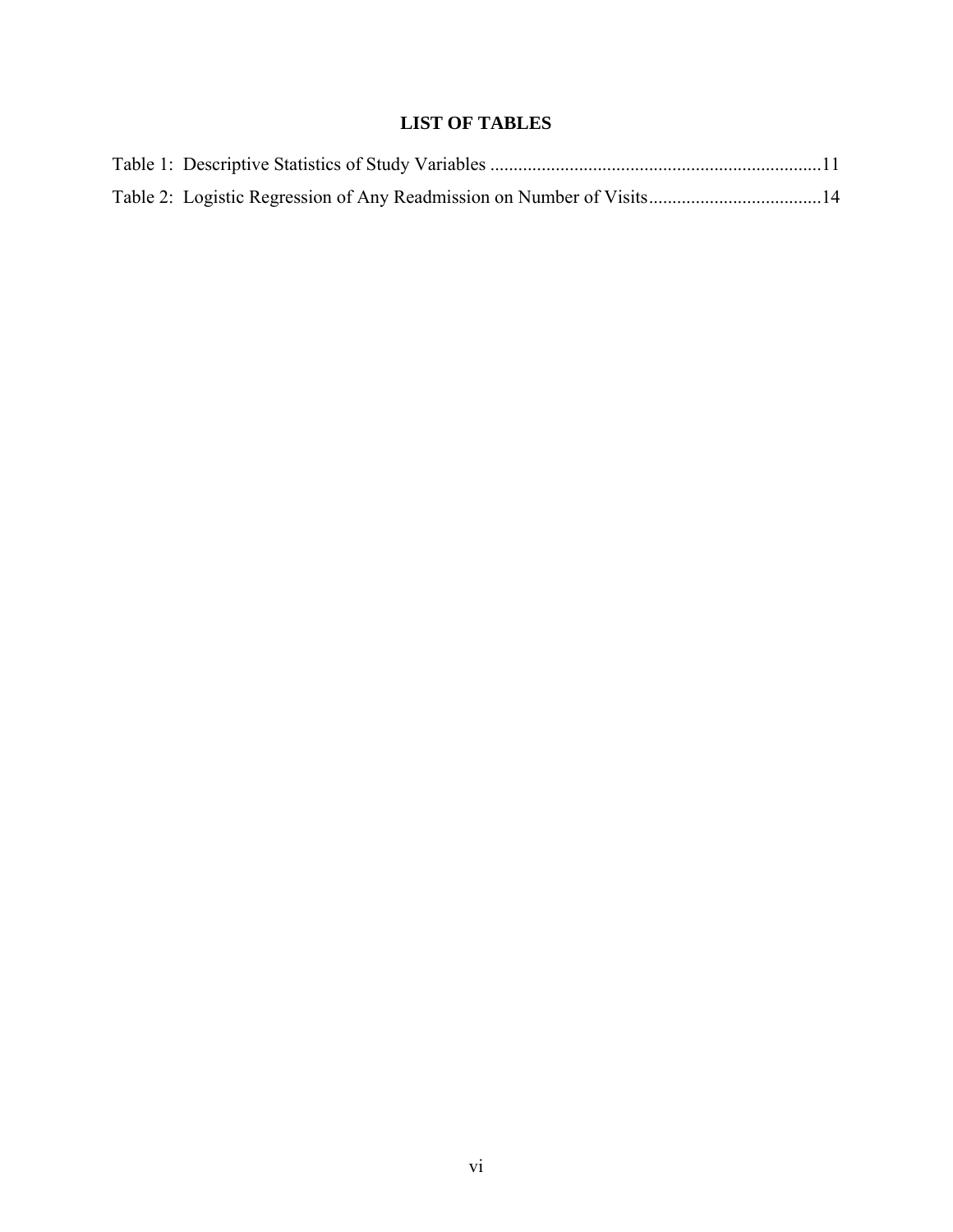# **LIST OF FIGURES**

<span id="page-7-0"></span>

| Figure 1: Proportion of Offenders Remaining in the Community According to Whether Visits   |  |
|--------------------------------------------------------------------------------------------|--|
|                                                                                            |  |
| Figure 2: Association of Visitation with Readmission by Aboriginal Ethnicity and by Risk17 |  |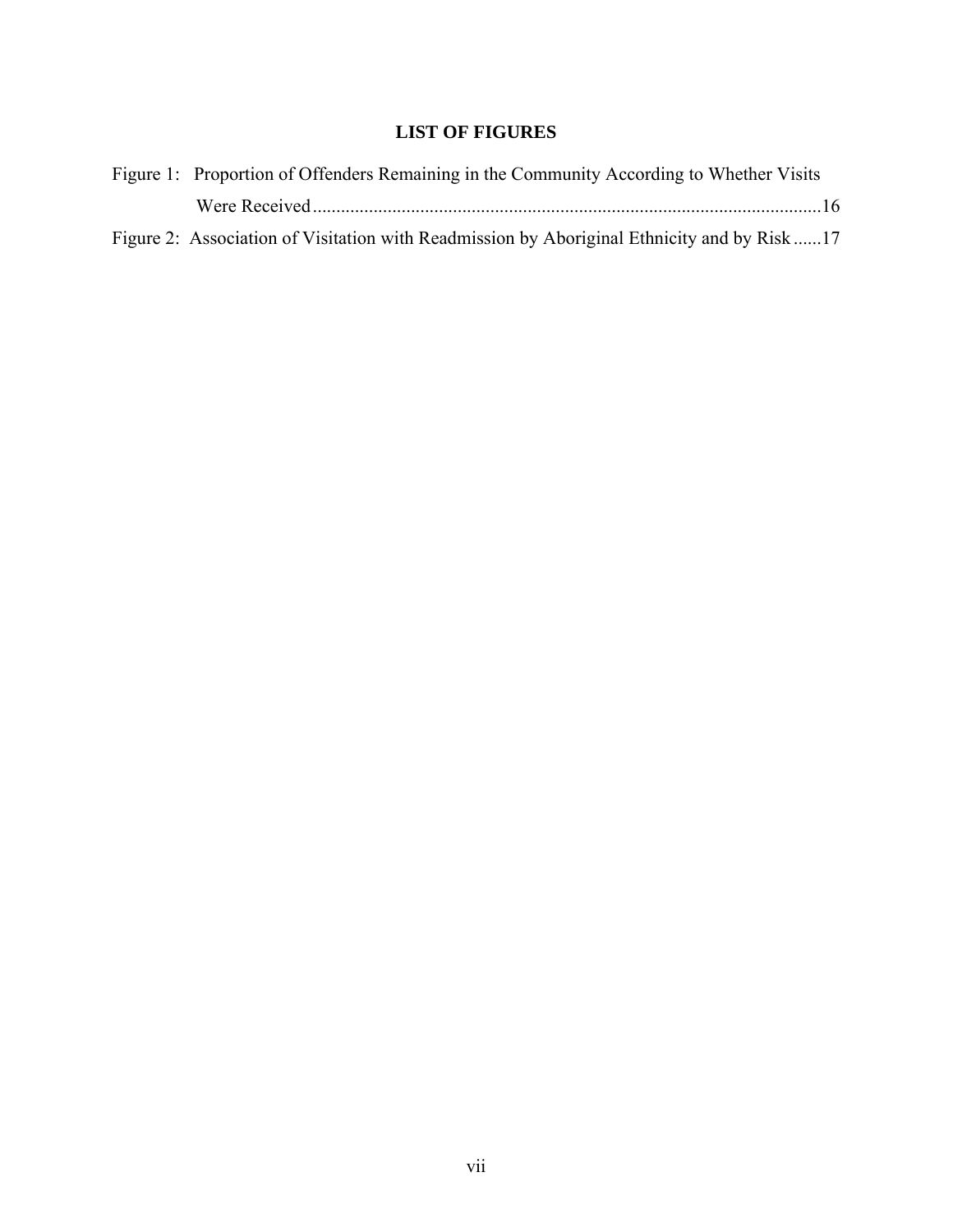### **INTRODUCTION**

<span id="page-8-0"></span>Though extensive qualitative research has been conducted regarding offenders' perceptions of visitation (e.g., Tewksbury & DeMichele, 2005), very little has focused on the relationship between participation in correctional visitation and recidivism. Moreover, of the limited research that exists, only a small portion has been empirical (though see Bales & Mears, 2008) or conducted in a Canadian context. For this reason, it was seen as necessary to conduct an quantitative examination of the relationship between post-release outcome and participation in both (1) visitation generally and (2) private family visits (PFVs) specifically.

## **CSC's Visitation Programs**

 $\overline{a}$ 

Institutional visitation programs, including general visitation, private family visitation, and conjugal visits, $<sup>1</sup>$  $<sup>1</sup>$  $<sup>1</sup>$  offer an opportunity for offenders to maintain social support and community ties</sup> while incarcerated (Goetting, 1982). The ability to maintain family ties is thought to assist with re-entry by normalizing the inmate's lifestyle and maintaining his or her perception of functioning as a member of a family unit (Goetting, 1982; Correctional Service of Canada [CSC], 1983). Indeed, maintaining contact and social support with family members while incarcerated has been linked to successful offender reintegration (Schafer, 1994).

In line with its mission, the core objective of CSC's visitation initiatives is to encourage inmates to develop and maintain family and community ties that will assist them in becoming law-abiding citizens (CSC, 2008). These initiatives have two prongs: general visitation and the Private Family Visiting (PFV) program, which offer the opportunity to visit privately in order to renew or maintain relationships.<sup>[2](#page-8-2)</sup> General visits are open to all inmates and occur during the established visiting hours for each institution (typically several times weekly). The visitation process requires that the visitor undergo a security verification and be approved by the institutional head, and approved visits are typically conducted in an open environment, though "closed" visits (that is, those conducted through a Plexiglas or similar barrier) can be required to

<span id="page-8-1"></span> $<sup>1</sup>$  "Conjugal visits" is a term used mainly in the U.S. to refer to private visits, both with intimate partners and with</sup> other family members. The term is roughly equivalent to "private family visits", which is the term used in Canada. The terms used here reflect the jurisdiction where the research was completed.

<span id="page-8-2"></span><sup>&</sup>lt;sup>2</sup> CSC manages a total of 58 institutions, classified as minimum, medium, or maximum security (or, in some cases, multi-level), distributed across Canada. In accordance with policy (CSC, 2008), visitation is available to offenders housed at each of these institutions. That being said, it must be noted that geographical proximity and other factors can influence the extent to which visits are feasible for offenders and their community supports.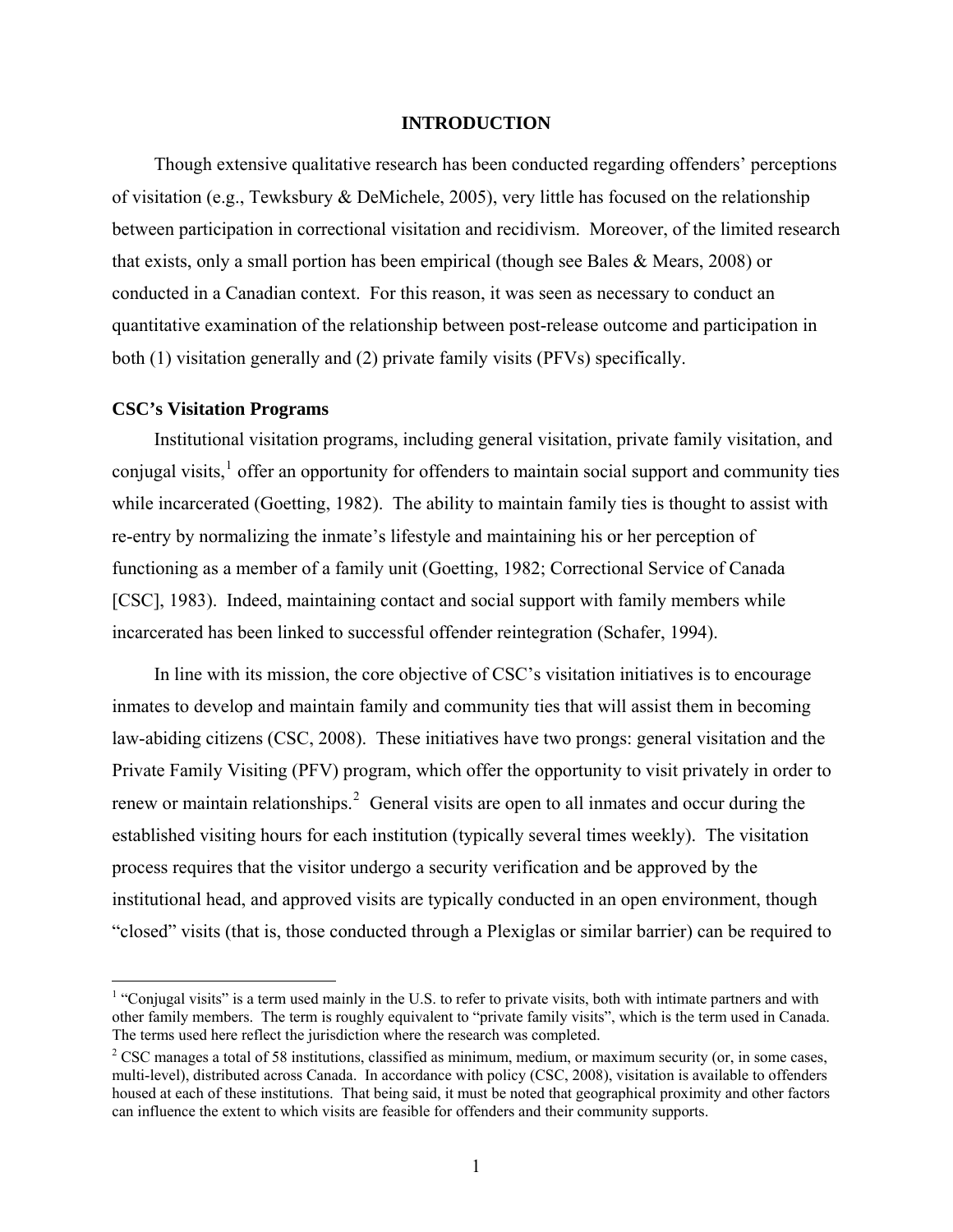<span id="page-9-0"></span>ensure the visitor or institution's security. Eligible offenders<sup>[3](#page-9-1)</sup> can also apply for the PFV program, and if approved, are permitted one PFV, lasting up to 72 hours, every two months.

CSC has conducted a number of evaluations of its PFV program (Carter, 1989; CSC, 1983). These involved administering surveys and completing interviews with staff members, family visitors, and offenders to examine the impacts of the PFV program on participants and institutions. In one study (Carter, 1989), the majority of offenders reported that the program positively influenced their attitude towards their incarceration. Moreover, the author found the program to have a positive effect on offenders' relationships with their family. Further, results from the interviews with family visitors and offenders reinforced the importance of consistent support from families in helping offenders to cope with their incarceration and to assist with their reintegration upon release. Of the family visitors interviewed, many reported that the program was successful in attaining its objectives of maintaining and renewing relationships. Most visitors indicated that they planned to continue to support the offender after his or her release.

The vast majority of institutional staff members surveyed in both studies relayed that the PFV program had a positive impact on the institution as a whole (Carter, 1989; CSC, 1983). Many of these also suggested that the introduction of the PFV program had led to improvements in institutional behaviour. Further, a very large proportion of staff members perceived positive effects for inmates. Unfortunately, these results all stem from qualitative data, and to date, there have been no quantitative evaluations of the PFV program to complement the qualitative findings.

## **Family Stability**

1

One of the perceived benefits of PFVs or conjugal visits is the ability to maintain and strengthen family bonds while an offender is incarcerated. A number of studies have found that visitation programs aid in keeping marriages intact during incarceration (Hopper, 1989; Rutland, 1995 as cited in Hensley, Rutland & Gray-Ray, 2000). Research has also focused on family stability more generally. In this vein, Hensley and colleagues (2000b) examined the impact of conjugal visits by surveying 266 state offenders in Mississippi. Results indicated that participation in conjugal visits was associated with higher levels of family stability. These

<span id="page-9-1"></span><sup>&</sup>lt;sup>3</sup> Exclusion criteria for the PFV program include being incarcerated in a Special Handling Unit, already having unescorted temporary absences for family visitation purposes, and being assessed as being at risk for family violence.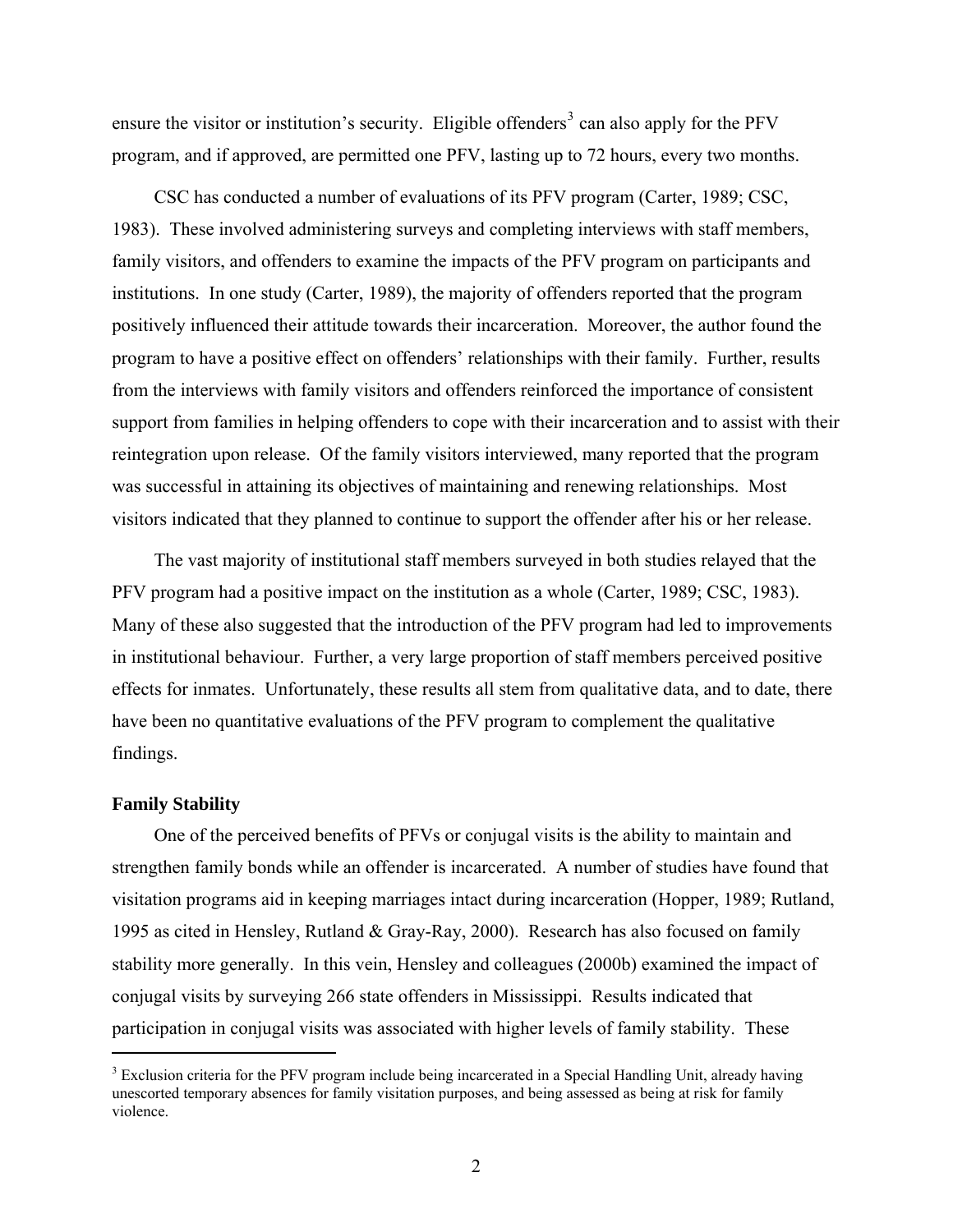<span id="page-10-0"></span>results do not imply a causal relationship; indeed, it is difficult to discern whether visitation is a consequence of pre-existing family stability or whether visitation in and of itself contributes to family stability. Regardless, visitation programs play an important role by providing the opportunity to, at the very least, *maintain* family stability while the offender is incarcerated. For many such programs, this is in fact their goal.

# **Institutional Behaviour**

In most correctional jurisdictions, one criterion for participation in family visitation programs is an absence or a low rate of institutional misconducts. As such, participation is commonly viewed as an earned privilege within the correctional context. Visitation programs can therefore be seen as a control mechanism, whereby an offender may lose or fail to gain the privilege of participation in visitation as a result of inappropriate institutional behaviour. Consequently, visitation programs may influence levels of institutional misconducts (Hensley, Rutland, & Gray-Ray, 2000). Qualitative research supports this interpretation: In interviews conducted as part of the evaluation of CSC's PFV program, 75% of offenders indicated that they attempted to avoid situations which could ultimately jeopardize their visiting privileges (Carter, 1989).

More recently, Hensley, Rutland, Gray-Ray, and Durant (2000, as cited in Hensley, Koscheski, & Tewksbury, 2002) examined the effects of visitation programs on violent institutional misconducts among Mississippi inmates. In general, offenders who participated in conjugal visits were less likely to threaten or commit a violent act while incarcerated than inmates who did not participate in conjugal visits. In a series of follow-up analyses which involved disaggregating data by security level, gender, and race, the researchers found that this decrease in violent behaviour was only present for male offenders, as no reduction in violent behaviour in relation to visits was present for female offenders. In terms of security level, those having participated in visits within a medium security institution were less likely to engage in violent acts than minimum security inmates. Furthermore, Black offenders reaped greater benefits from participation in conjugal visits than their Caucasian counterparts, as Black offenders were less likely to exhibit violent behaviour.

In a similar study, Hensley, Koscheski, and Tewksbury (2002) examined potential effects of participation in conjugal visits on both threats of violence and actual violent acts within an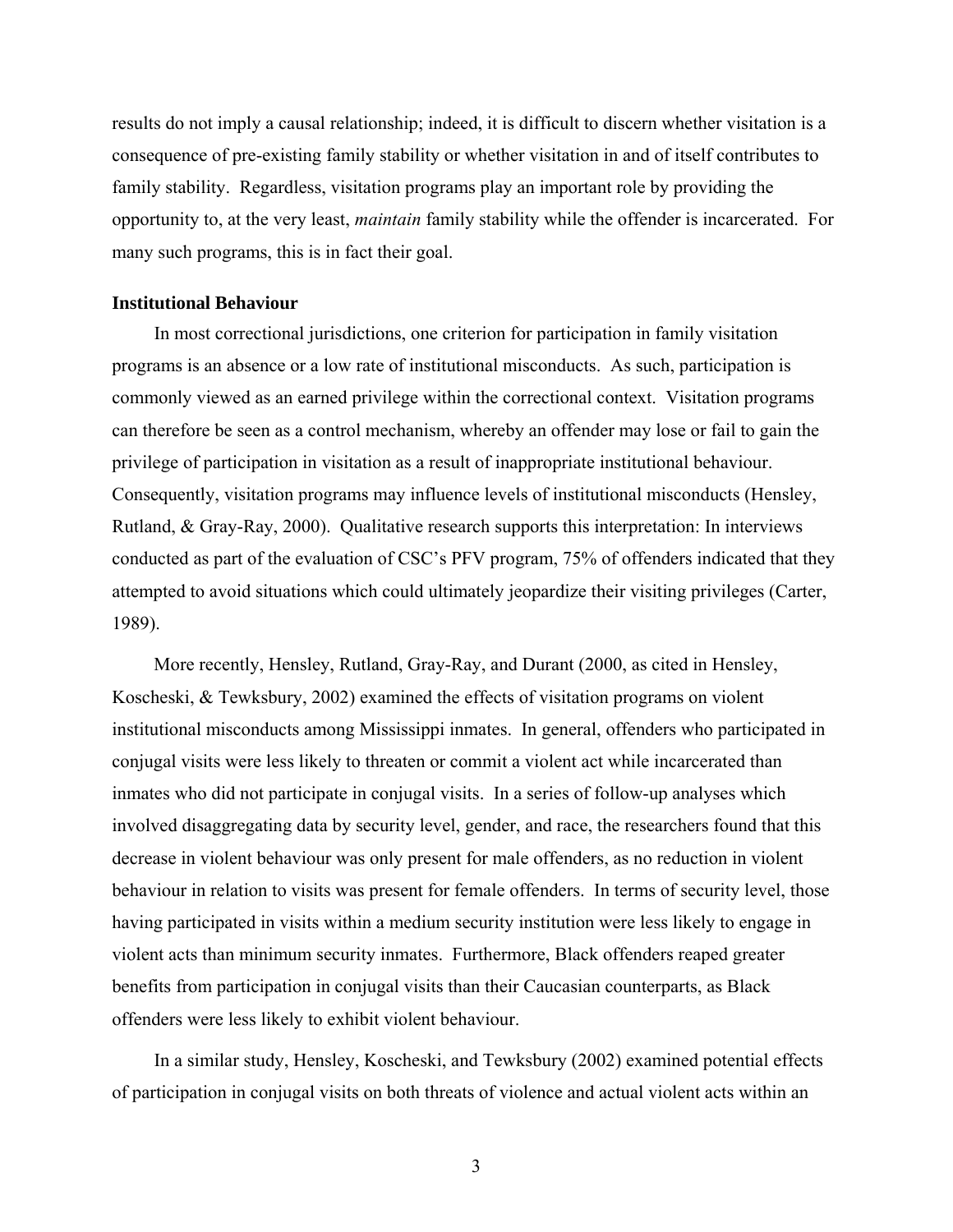<span id="page-11-0"></span>institution, again in a sample of Mississippi inmates. Previous studies had aggregated indices of violence, but these authors chose to examine each index separately. Their results were inconsistent with previous studies in that the authors found that participating in conjugal visits failed to reduce the number of violent threats or violent acts within the institution. Nonetheless, the authors remained optimistic regarding the outcomes associated with conjugal visits given that the majority of previous studies have demonstrated positive outcomes in terms of decreasing institutional violence. They concluded that though most findings in the area are promising, further research is needed to determine the extent to which visitation programs act as a control mechanism for institutional misconducts (Hensley, Koscheski, & Tewksbury, 2002).

## **Recidivism**

Holt and Miller (1972) authored the most influential and cited study to date regarding the role of family support, as evidenced by institutional visitation, in successful offender re-entry. This study examined the frequency and total number of institutional visits during the 12 months prior to release for 412 male offenders in California. Results demonstrated that after a 12-month post-release follow-up, individuals with more visits while incarcerated had experienced fewer difficulties while on parole than those with fewer visits. Moreover, offenders who received visits from at least three different relatives or friends were six times less likely to re-offend than those who received fewer visitors. Pre-release results were more mixed. While the frequency of visits did not impact the number of institutional misconducts, the number of visitors positively influenced both parole planning and the likelihood of being paroled.

Glaser (1964) also reported positive outcomes for offenders with regular visitation – rates of parole success were 74% for visited inmates in comparison to 43% for those offenders without regular visits (Glaser, 1964, as cited in Bennett, 1989). Likewise, Ohlin (1954, as cited in Bennett, 1989) examined a sample of 17,000 male offenders and reported a 61% reduction in parole violations for those with frequent visitations relative to those with no visits while incarcerated. Notably, these and other studies (e.g., Adams & Fischer, 1976; Howser & McDonald, 1972; Leclair, 1978, as cited in Hairston, 1988) in the domain are now quite dated. Their continued relevance is uncertain. Moreover, some studies have used alternative conceptualizations of visitation (e.g., "furloughs", where offenders are granted a leave of absence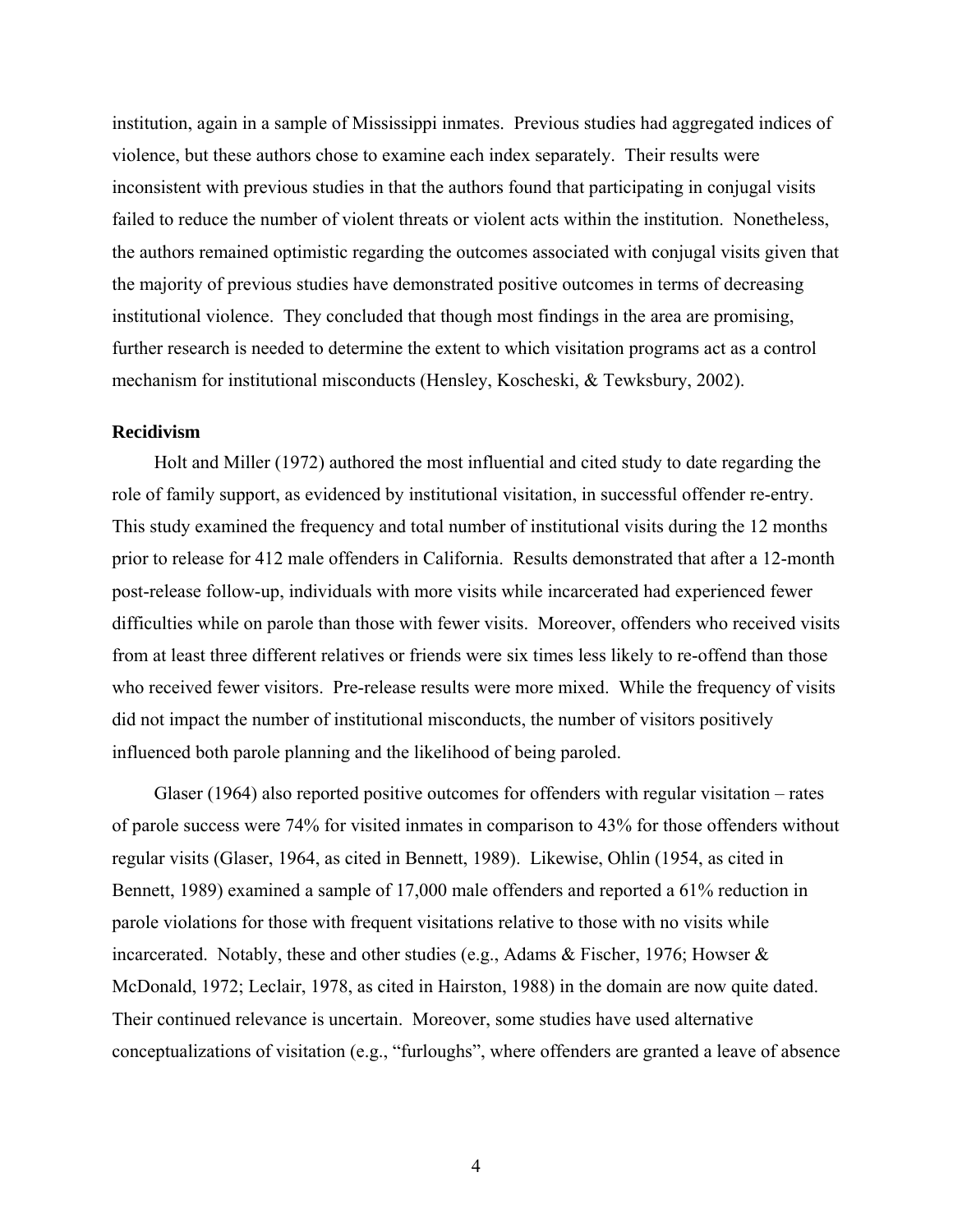<span id="page-12-0"></span>from their institution to return to their family for a period of time), or were conducted in contexts not easily generalizable to Canadian federal corrections.

To date, Bales and Mears (2008) have conducted the most comprehensive study examining the association between visitation and recidivism. Various aspects of visitation were examined including the frequency of visits, type of visitors (e.g., spouse, parent, child, relative) and the timing of visits relative to release. All variables were examined in relation to re-offence and the length of time to re-offence. Descriptive statistics indicate that of the 7,000 Florida offenders included in the study, the majority were not visited during the year prior to their release. However, of the 42% of offenders who received one or more visitors, the average number of visits during the year was 10.21. These authors found a clear difference in re-offending according to both the occurrence and the frequency of visitation. Receiving visits during the 12 months prior to release was associated with a decrease in the odds of re-offence of 31%. Furthermore, the number of visits also contributed significantly to decreasing recidivism as for each visit, the odds of recidivism declined by nearly 4%. These associations were strongest for visits from spouses, with visits from significant others, friends, and relatives also associated with decreased re-offending. Notably, visits occurring closer to the release date were associated with the greatest reduction in re-offending. Finally, analyses also demonstrated that visitation was also associated with decreased re-offending by delaying its onset. That is, of those visited offenders who ultimately did re-offend, the timing of re-offence was significantly *later* than that of their non-visited counterparts, indicating that they succeeded longer in the community. Collectively, results from Bales and Mears' (2008) study offer strong support for the notion that visitation is associated with lower recidivism.

### **Current Study**

The literature to date has demonstrated positive relationships between inmates' participation in visitation programs and increased family stability, positive institutional behaviour, and lower rates of recidivism. Although significant and noteworthy relationships have been established in the literature, their applicability to Canadian federally-sentenced inmates is far from evident as there are a number of gaps in the existing body of literature. First and foremost, the majority of the literature is based on American samples and is considerably outdated. Indeed, many of the studies were conducted in the 1970s or earlier. Second, few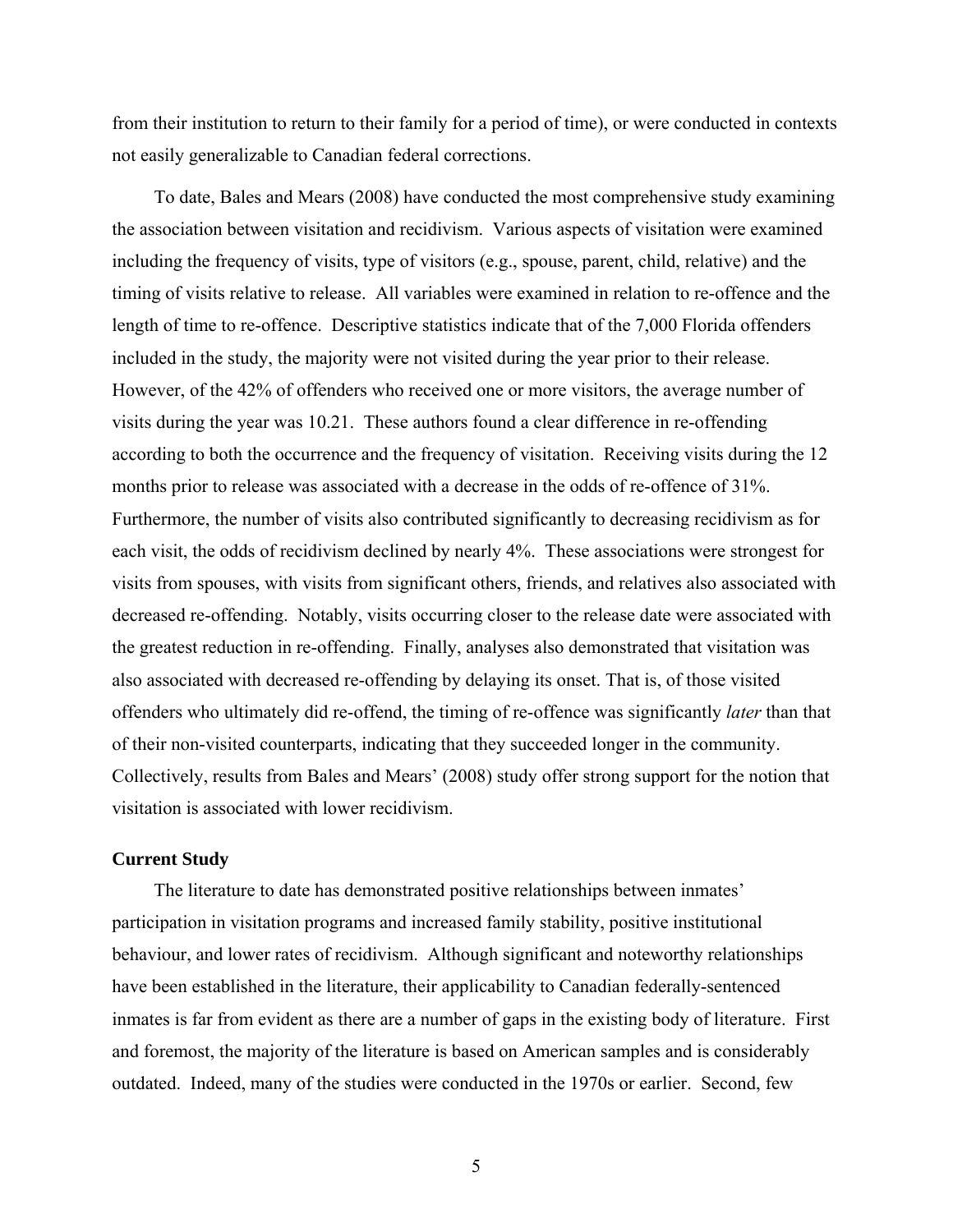studies took a comprehensive approach to examining the effects of participation in visitation programs on post-release outcome by considering both re-offence and readmission. Moreover, many of the studies examined participation in *either* general visitation or a PFV program – none of the research published to date has examined both types of visitation using the same sample. The current study aims to fill a number of these gaps in the literature by examining the association between participation in both regular institutional visits and PFVs with readmission and re-offence rates among Canadian federal inmates.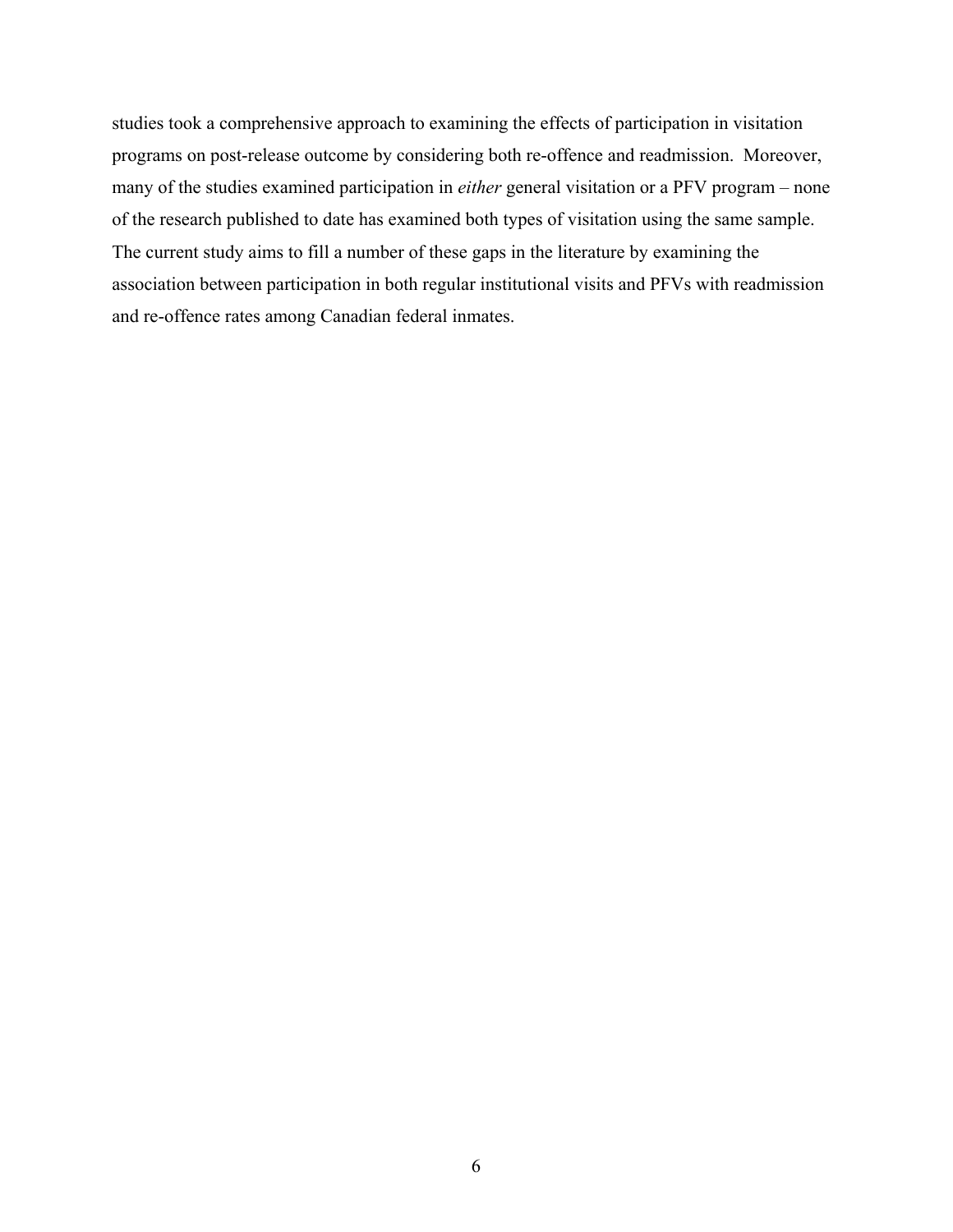#### **METHOD**

<span id="page-14-0"></span>Data for this investigation were collected from the Offender Management System (OMS), CSC's automated offender data system, for all offenders who were released in fiscal year 2005- 06.<sup>[4](#page-14-1)</sup> For each, data were collected regarding demographic and control variables, participation in visitation in the year prior to release,<sup>[5](#page-14-2)</sup> and post-release outcome in the two year period immediately after release. Only offenders for whom all data were available were retained for analyses, resulting in a sample size of 6,537.

# **Demographic and Control Variables**

Given that the analyses conducted in this investigation aimed to identify the association of visitation with recidivism, independent of differences between offenders, it was important that a number of the factors associated with inter-offender differences be statistically controlled in the analyses. The variables included as control variables were selected based on previous findings that they are associated with post-release outcome. Specifically, the analyses included the following control variables: gender; ethnicity (Caucasian, Aboriginal, other / unknown); sentence type (determinate, indeterminate); length of time served on current sentence prior to release; offence type (violent, drug, property, other); and, risk. The latter was particularly important, as offenders' level of risk to re-offend is in itself an assessment of many other relevant factors. Therefore, this control variable acts as a proxy for a number of other variables, including institutional behaviour and criminal history.

#### **Visitation**

 $\overline{a}$ 

In order to fully assess the association of visitation with recidivism, a number of measures of visitation were used. These were, in large part, modeled on those in Bales and Mears (2008). First, dichotomous variables were created to assess whether the offender received *any visit* and *any PFV* in the last 12 months of incarceration. Second, the *number of visits* and the *number of* 

<span id="page-14-1"></span><sup>&</sup>lt;sup>4</sup> It should be noted that the releases used to establish this study cohort were the first within the 2005-06 fiscal year, but were not necessarily the offenders' first releases overall. For example, an offender may have originally been granted full parole, but have returned to custody as a result of breaching the conditions of his or her conditional release. If the original release occurred prior to the time of interest in this study, and a second release occurred within the study period, the latter is the one reflected here.

<span id="page-14-2"></span> $<sup>5</sup>$  Though OMS data are not collected primarily for research purposes, and therefore are sometimes not as reliable for</sup> this use as would be desired, data related to the primary independent variables (that is, visitation and PFVs) were of very good quality. Comprehensive records, including dates, names, and relationship-to-inmate, were recorded for each visitor.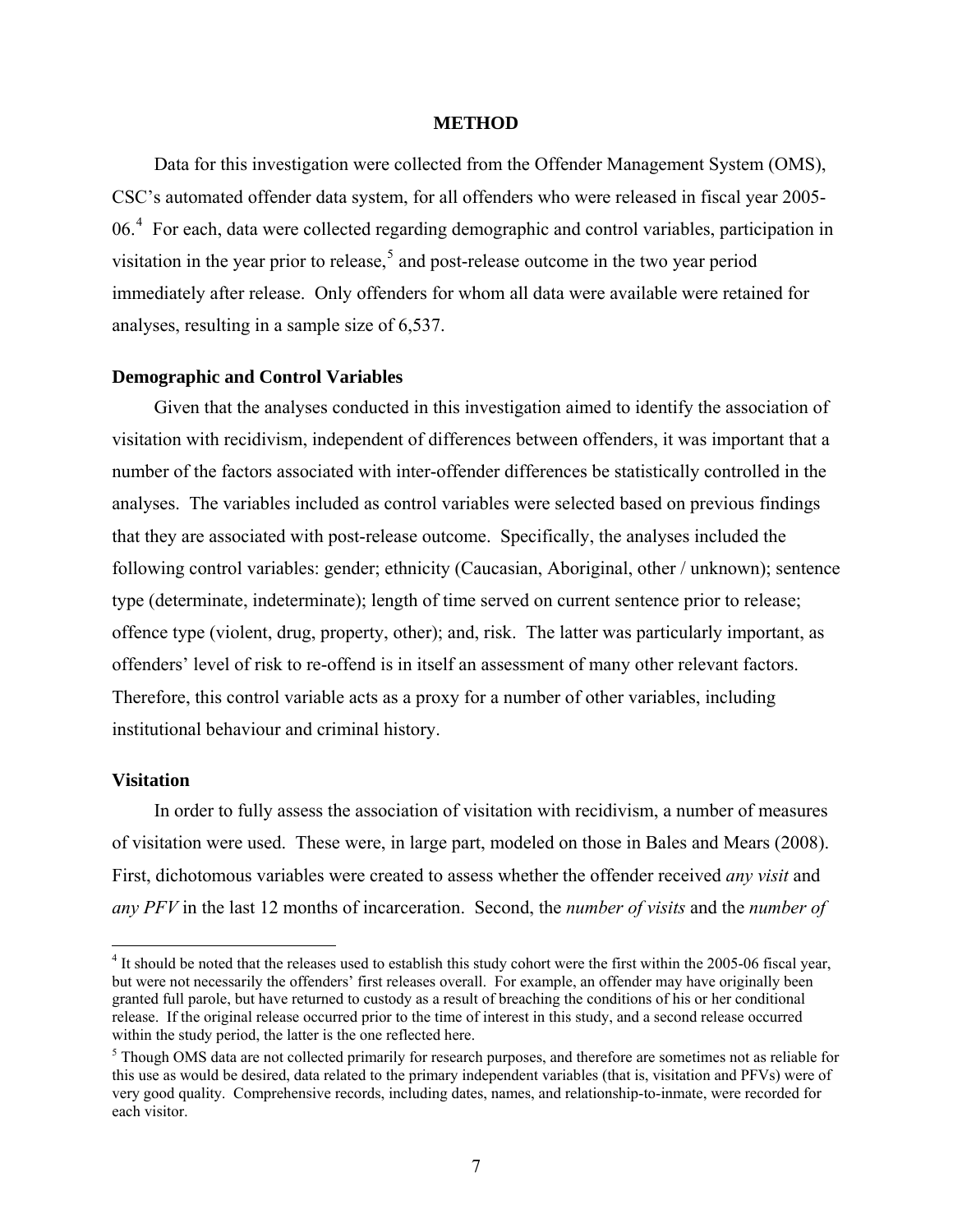<span id="page-15-0"></span>*PFVs* in the last year were also examined. Since both of these variables were positively skewed, values were truncated at 12 for visits overall and at 3 for  $PFVs<sup>6</sup>$  $PFVs<sup>6</sup>$  $PFVs<sup>6</sup>$ . This truncation ensured the data were appropriate for statistical analysis. Third, dichotomous variables were developed according to the relationship between the visitor and the offender. In other words, separate variables were developed representing whether the offender received visits and PFVs from a *parent, spouse, significant other, child, other relative, friend,* and an *other person.* Finally, variables were calculated to represent the *recency* of both general visits and PFVs within t he last year of incarceration. This variable was based on the months in which the offender received visits and PFVs, with those occurring in the month immediately preceding release being ascribed the most weight and those occurring 12 months prior to release ascribed the least weight.<sup>7</sup>

### **Post-Release Outcome**

<u>.</u>

Two measures of post-release outcome were used in this study: *any readmission within two years* and *readmission with a new offence within two years.* The first referred to any readmission to federal custody (e.g., suspension of parole, revocation of parole, new offence) while the second referred to any readmission to federal custody due to a new offence (i.e., revocation of conditional release due to a new offence; new conviction). This procedure allowed the association of visitation with re-offending to be examined separately from that of visitation with any return to custody.

It must be acknowledged that for offenders who reached the end of their sentence during the two year follow-up, any new conviction occurring after this period that resulted in a provincial / territorial sentence (that is, one of less than two years) was *not* reflected in these data. The inclusion of such data requires hand coding of Royal Canadian Mounted Police files, and, given human resource constraints, was not feasible in the present study.

<span id="page-15-1"></span> $6$  The truncation does not result in a misrepresentation of the data, as only 14.6% of the sample received 13 or more visits overall, and only 2.1% received 4 or more PFVs. Further, this procedure was also used by Bales and Mears (2008).

<sup>&</sup>lt;sup>7</sup> The calculation of this variable was identical to Bales and Mears' (2008) calculation. Briefly, a summed weighted variable was created, with a maximum of one visit per month being included in the calculation. Any visit in the month most recent to release being granted full weight, those in the preceding month given 11/12 weight, and so on. The summed variable could range from 0 to 6.5.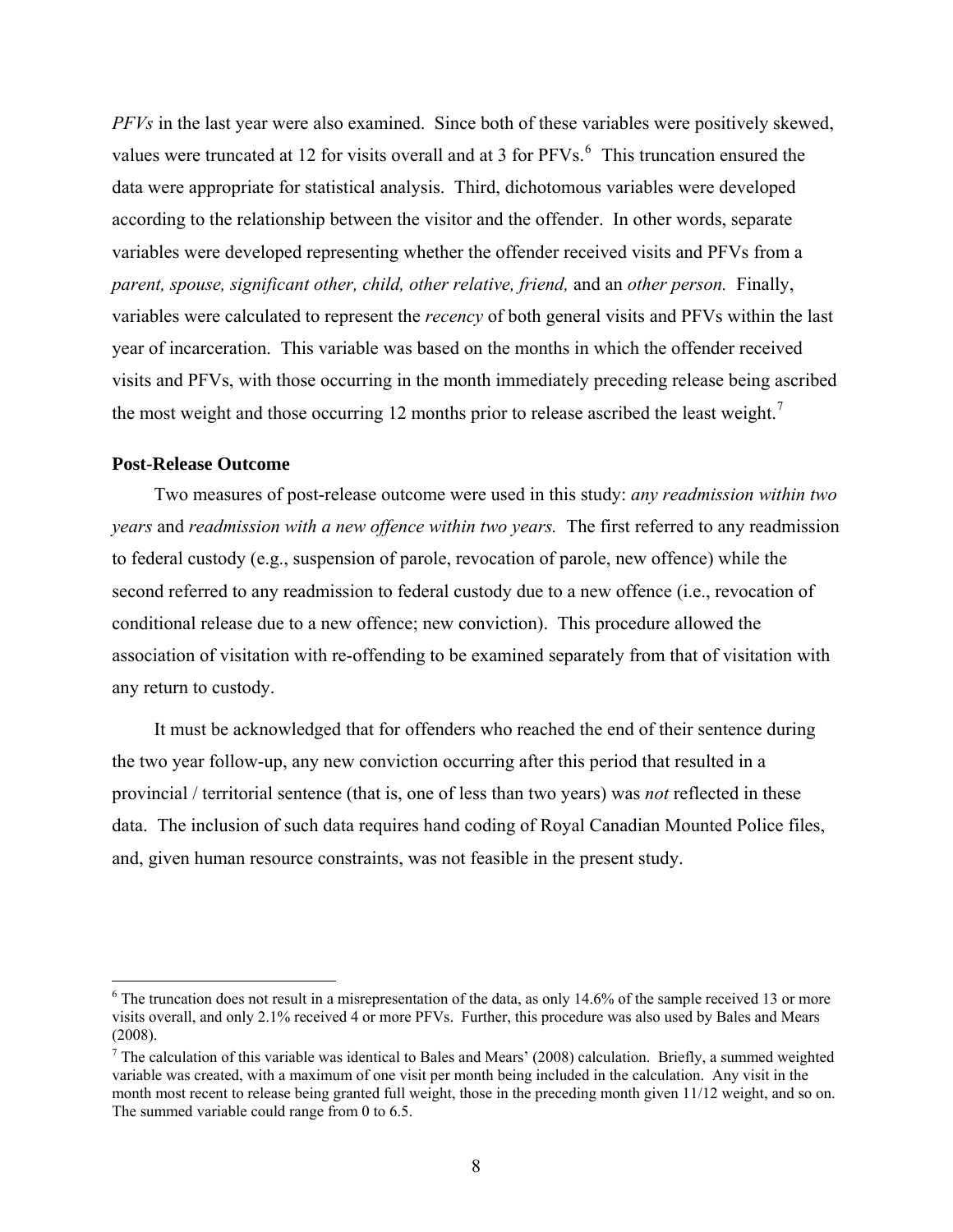#### **RESULTS**

#### <span id="page-16-0"></span>**Sample Description**

<u>.</u>

Table 1 provides an overview of the variables included in this study. The large majority of study participants were male; therefore, descriptive information was provided separately for men and women. For both genders, most offenders were Caucasian. About one-in-five male offenders, and about a quarter of their female counterparts, were Aboriginal. On average, offenders were about 35 or 36 years old at the time of their release.

Many offenders had been convicted of multiple types of offences, with about two-thirds being convicted of violent offences. For men, the next most common type of offence (at just less than half) was property offences; for women, however, drug offences ranked next, with about two-in-five women being convicted of this type of crime. More than half of the offenders in each group were also convicted of "other" offences, typically administration of justice offences such as failure to appear at a court hearing. The average time served prior to release was quite different for men and women: men typically served just under three and a half years, while, on average, women served barely over two years.

Again, there were also important differences in the levels of risk at which men and women were assessed prior to their release. While relatively few men were assessed as low risk, over a third of women received this rating. Conversely, while less than a quarter of women were assessed as being high risk prior to their release, this rating was the most common one among their male counterparts. In keeping with this pattern, much larger proportions of women were granted day (51%) and full (5%) parole than was the case for their male counterparts (29% and 3% respectively). <sup>[8](#page-16-1)</sup> Further, 43% of women and 66% of their male counterparts received an automatic (non-discretionary) statutory release, after serving two-thirds of their sentence. One percent of the women in this sample, and three percent of the men, were detained past their statutory release date and released only at the end of their sentences.

<span id="page-16-1"></span> $8$  Day parole is a form of conditional release whereby offenders are released to the community but must reside in an accredited location and meet curfew rules (among other regulations). Full parole is a less restrictive form of conditional release that does not include this residency condition. It is quite typical for full parole to be granted only after a period of successful community functioning on day parole.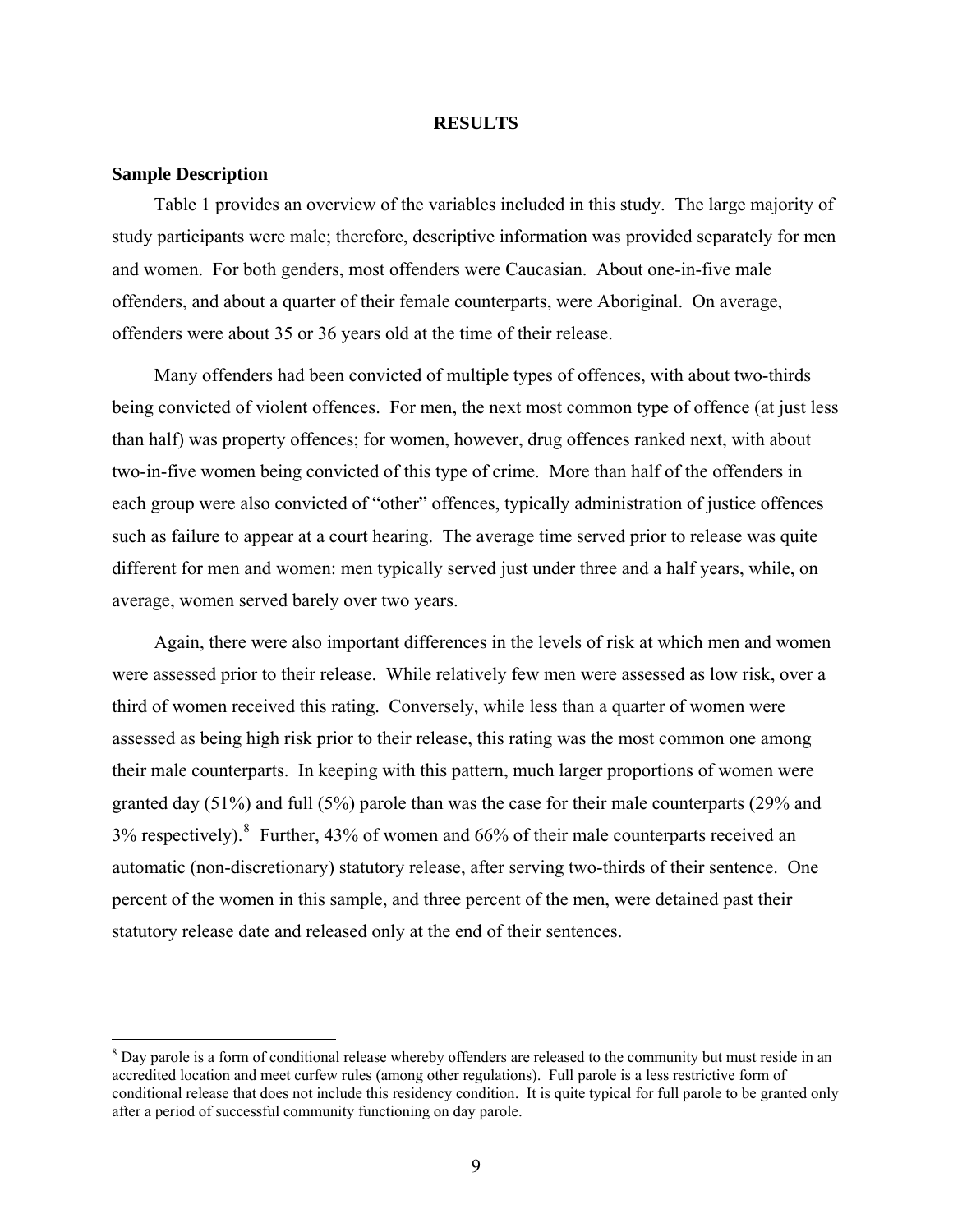#### <span id="page-17-0"></span>**Involvement in Visitation**

The proportions of men and women offenders who received visits within the last year of incarceration prior to their release differed considerably. Indeed, the two groups differed by eight percentage points – 46% of men and 54% of women received visits. That being said, of those who received visits, men tended to receive a slightly higher average number of visits. Overall, a much smaller proportion of offenders participated in PFVs (9% of men and 10% of women); of those who did, again, men received a slightly higher average number of PFVs than did women.

When examining who visited these offenders, it was evident that visits from parents, other relatives, spouses, and friends were most common. Examination of gender differences demonstrated that greater proportions of men received visits from their spouses, while greater proportions of women received visits from their children and from friends.

# **Post-Release Outcome**

Overall, just under half of the offenders in this sample were readmitted to federal custody for any reason within two years, with the proportion for men being greater than for women. Of the men who were readmitted, 40% (or 18% overall) were readmitted due to a new offence; among the women, 27% (or 10% overall) were readmitted due to a new offence.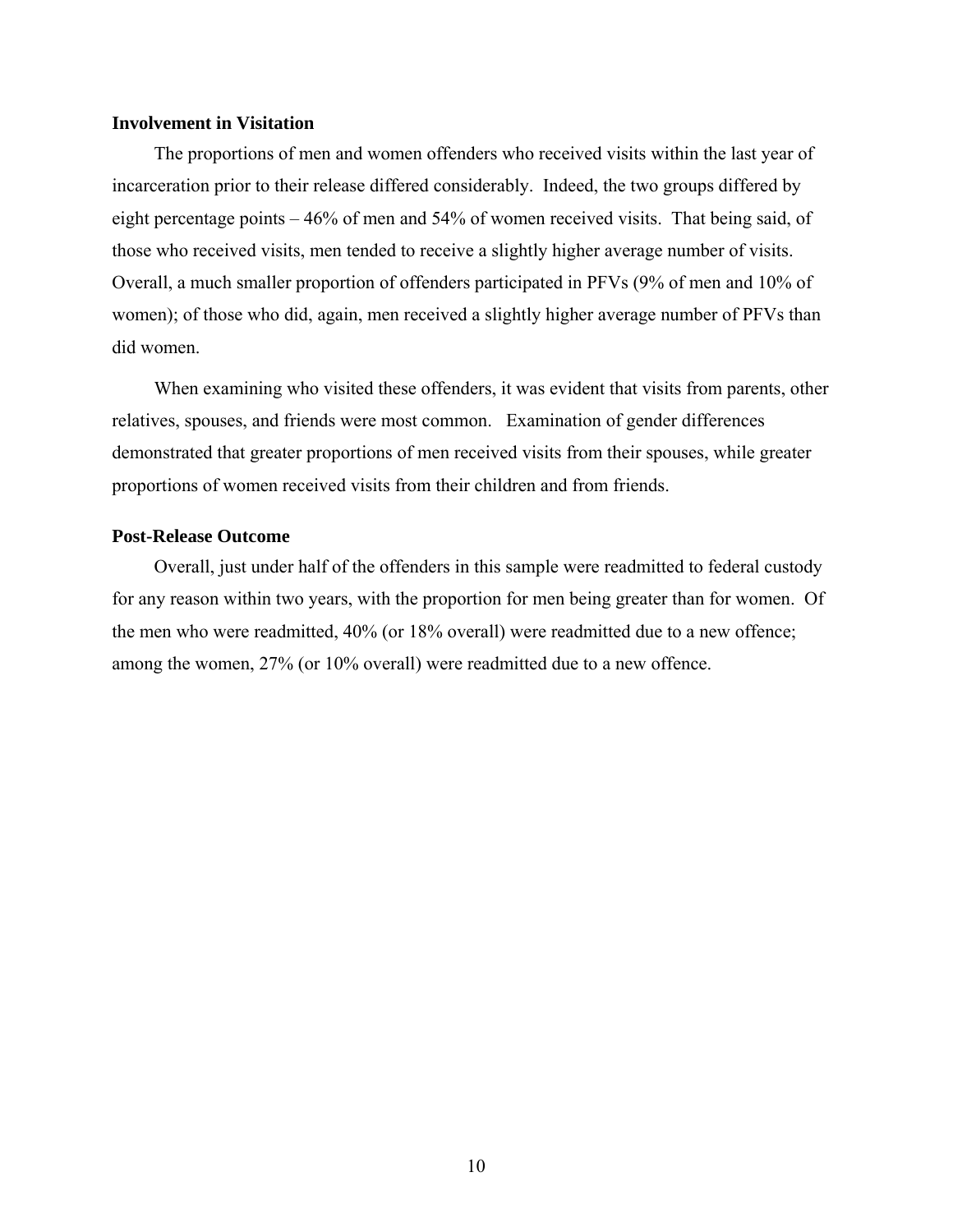# <span id="page-18-0"></span>Table 1:

|                                                                                                                                                                                                 | Males ( $N = 6,206$ ) |            |                                                  | Females $(N = 331)$                               |                |            |                                                  |                                        |
|-------------------------------------------------------------------------------------------------------------------------------------------------------------------------------------------------|-----------------------|------------|--------------------------------------------------|---------------------------------------------------|----------------|------------|--------------------------------------------------|----------------------------------------|
| Variable                                                                                                                                                                                        | $\cal M$              | <b>SD</b>  | $\frac{0}{0}$                                    | (n)                                               | $\cal M$       | SD         | $\%$                                             | (n)                                    |
| Ethnicity<br>Caucasian<br>Aboriginal<br>Other / Unknown                                                                                                                                         |                       |            | 70<br>19<br>11                                   | 4,339<br>1,179<br>688                             |                |            | 57<br>27<br>16                                   | 188<br>90<br>53                        |
| Age at Release                                                                                                                                                                                  | 35.8                  | 10.5       |                                                  |                                                   | 35.1           | 9.2        |                                                  |                                        |
| Offence Type <sup>a</sup><br>Violent<br>Drug<br>Property<br>Other                                                                                                                               |                       |            | 69<br>26<br>45<br>71                             | 4,309<br>1,627<br>2,763<br>4,379                  |                |            | 61<br>38<br>30<br>58                             | 202<br>126<br>98<br>191                |
| Sentence<br><b>Indeterminate Sentence</b><br>Time Served, Current Sentence (in<br>months)                                                                                                       | 40.5                  | 52.8       | 3                                                | 181                                               | 25.0           | 35.0       | 3                                                | 9                                      |
| Most Recent Assessment of Risk Level<br>Low<br>Moderate<br>High                                                                                                                                 |                       |            | 12<br>43<br>45                                   | 734<br>2,690<br>2,782                             |                |            | 39<br>39<br>22                                   | 128<br>129<br>74                       |
| Visitation Within Last Year of<br>Incarceration<br>Received Visit<br>Received PFV<br>Number of Visits (for all inmates)<br>Number of PFVs (for all inmates)                                     | 3.1<br>0.2            | 4.5<br>0.6 | 46<br>9                                          | 2,854<br>567                                      | 3.3<br>0.2     | 4.5<br>0.5 | 54<br>10                                         | 180<br>32                              |
| Number of Visits (visited inmates)<br>Number of PFVs (inmates who<br>received PFVs)                                                                                                             | 6.8<br>2.0            | 4.5<br>0.9 |                                                  |                                                   | 6.1<br>1.6     | 4.5<br>0.8 |                                                  |                                        |
| Visitor <sup>b</sup><br>Visited by Parent<br>Visited by Spouse<br>Visited by Significant Other<br>Visited by Child<br>Visited by Other Relative<br>Visited by Friend<br>Visited by Other Person |                       |            | 22<br>14<br>4<br>$\overline{3}$<br>19<br>14<br>6 | 1,385<br>870<br>217<br>165<br>1,152<br>858<br>353 |                |            | 23<br>11<br>$\overline{4}$<br>8<br>19<br>20<br>6 | 77<br>37<br>14<br>27<br>62<br>66<br>21 |
| <b>Recency Scores</b><br>Visit Recency Score<br>PFV Recency Score                                                                                                                               | 1.3<br>0.1            | 2.0<br>0.5 |                                                  |                                                   | 1.3<br>$0.1\,$ | 1.8<br>0.5 |                                                  |                                        |
| Post-Release Outcome (Within 2 Years)<br>Readmitted (Any Reason)<br>Re-offence<br>Re-offence (for readmitted inmates)                                                                           |                       |            | 44<br>18<br>40                                   | 2,736<br>1,085<br>1,085                           |                |            | 38<br>10<br>27                                   | 124<br>34<br>34                        |

# *Descriptive Statistics of Study Variables*

*Note.* <sup>a</sup> Offence types sum to more than totals because some offenders were convicted of multiple types of offences. <sup>b</sup> Visitor numbers sum to more than the number receiving visits because offenders can receive multiple visitors simultaneously.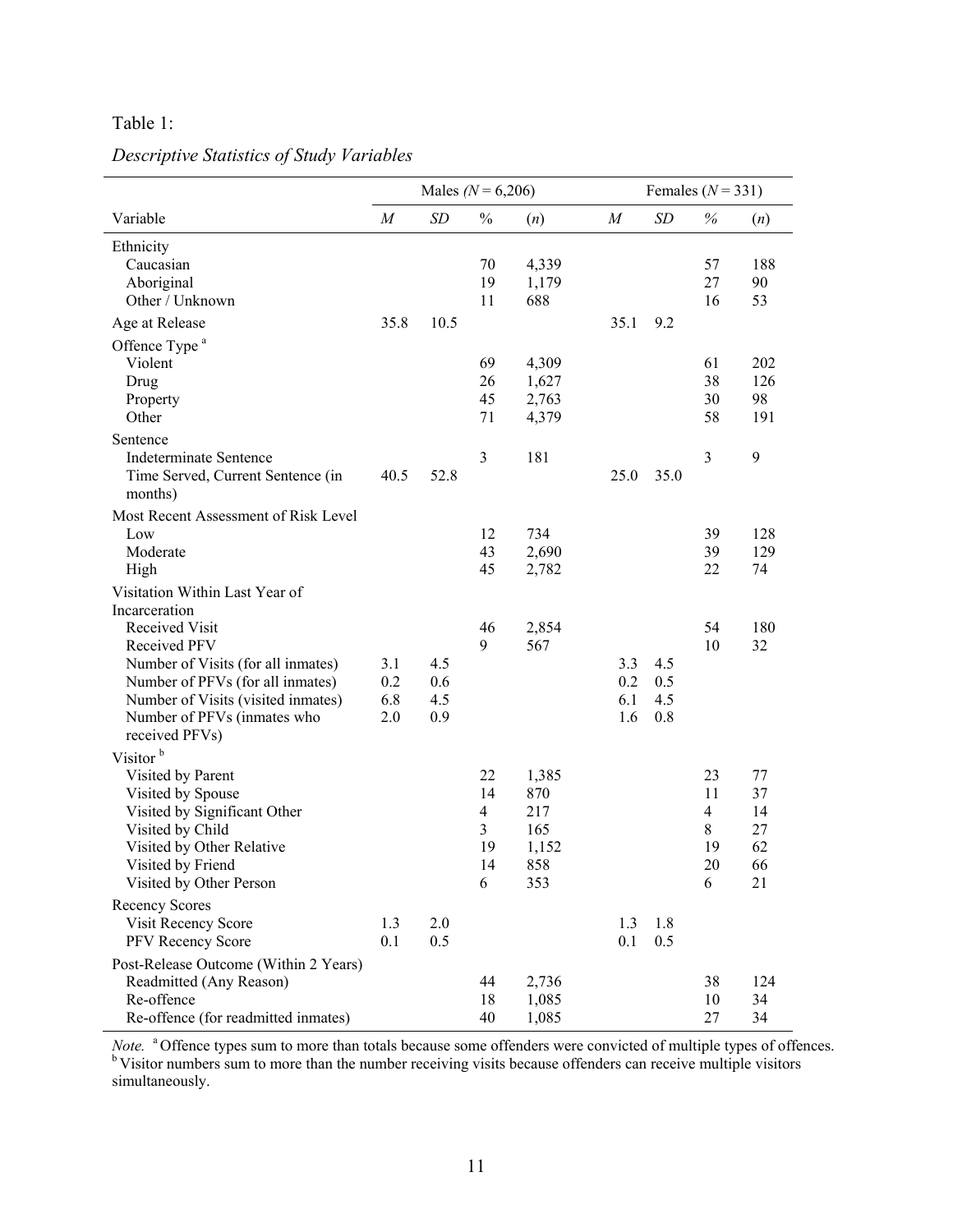## <span id="page-19-0"></span>**Influence of Gender**

Given that men vastly outnumber women in this sample, it was important to consider whether it was most appropriate to conduct analyses separately or together for men and for women. This was especially critical because there were differences between the rates of involvement in visitation among men and women. Moreover, a substantial body of literature stemming from Miller's (1976) work on relational-cultural theory argues that women ascribe considerable value to their relationships with others, and often define themselves according to their relationships. It has argued that this tends to be more the case for women than for men. This body of literature would support an argument that visits could differentially impact men and women.

That being said, it was also important to examine the appropriateness of conducting separate analyses by gender from a statistical point of view. More specifically, it is inappropriate to conduct statistical analyses for separate groups if the grouping variable (in this case, gender) is not associated with the relationship between a study's independent and dependent variables (in this case, visitation and post-release outcome). For this reason, a number of logistic regressions were conducted to test the statistical significance of such interaction terms. $9$  Results demonstrated that no such interaction effects existed. This means that the patterns of association between the visitation and post-release outcome variables used in this study are *not influenced* by the gender of the offender. For this reason, all subsequent analyses were conducted with men and women grouped together

#### **Relationships between Visitation and Post-Release Outcome**

Logistic regressions were calculated in order to investigate the relationship between visitation and post-release outcome. In each analysis, the control variables of gender, ethnicity, age at release, sentence type (determinate vs. indeterminate), time served on current sentence, offence type (violent, drug, property, other),  $10$  and risk were all entered in a first block. The visitation variables were always entered as a second block. This procedure allowed for the identification of any unique effects of visitation on post-release outcome after accounting for the influence of each of the control variables.

<span id="page-19-1"></span><sup>&</sup>lt;sup>9</sup> Interaction effects are discussed more fully later in this report, along with a discussion of the results of the most pertinent analyses involving interaction terms.

<span id="page-19-2"></span><sup>&</sup>lt;sup>10</sup> Categories are non-exclusive, as some offenders were convicted of offences within different categories.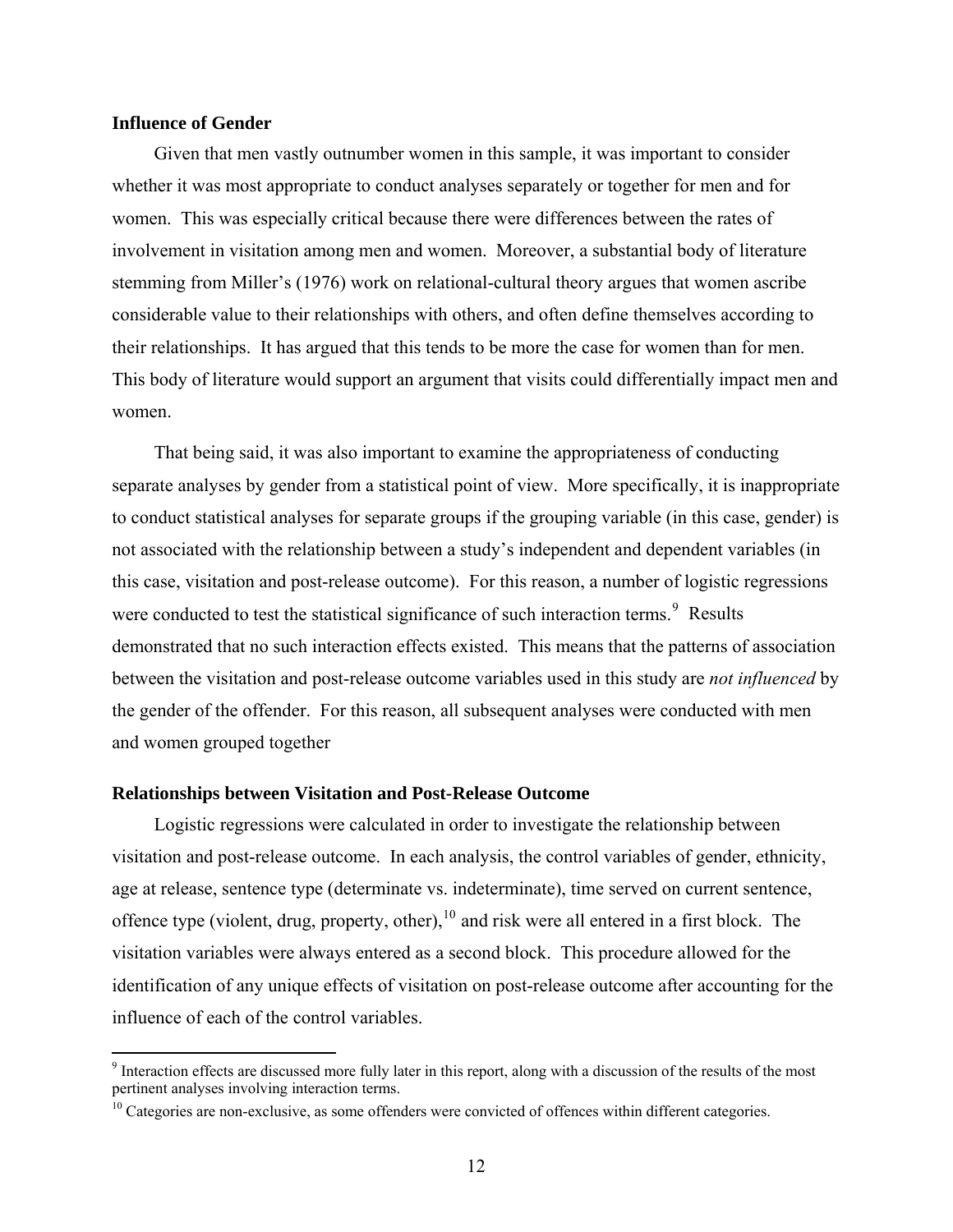Though the multiple conceptualizations of visitation and of post-release outcome meant that quite a few regression analyses were necessary, Table 2 presents the results of two analyses which are generally representative of the full pattern of findings. After accounting for the associations of the control variables with readmission, both the number of visits and the number of PFVs in which the offender participated were associated with readmission. Specifically, the higher the number of visits, the lower the odds of readmission within two years. As demonstrated by the relatively low Nagelkerke  $R^2$  values, however, the effects of these variables explained only a small portion of the variance in readmission outcome. In other words, many other variables, not represented in these equations, also contribute importantly to understanding post-release outcome. This, of course, is perfectly logical, as factors such as an offender's community support, substance use, program participation, and relationships status are all also associated with post-release outcome

Nonetheless, the association of visitation with readmission was significant in both statistical and in practical terms. As can be seen in Model 1, for each visit in which the offender participated, the odds of readmission<sup>[11](#page-20-0)</sup> declined by 2.2% (i.e.,  $1 - \exp[-.022]$ ). This effect was cumulative, such that an offender who received 6.7 visits (the average among those receiving visits) would have odds of readmission 13.7% lower than one who did not receive any (i.e.,  $1$ exp[6.7 x -.022]). For PFVs (see Model 2), the odds of readmission declined by 12.2% per visit, such that an offender who participated in 2.0 PFVs (the average among those who participated in PFVs) would have odds of readmission 21.7% lower than an offender who received no PFVs.

 $\overline{a}$ 

<span id="page-20-0"></span> $11$  It should be noted that the term "odds", in this context, is used to refer to the mathematical concept of odds and odds ratios (that is, the odds of an outcome for participants with a certain characteristic divided by the odds of the same outcome for participants without the characteristic). This term is not equivalent to "likelihood" or to "probability".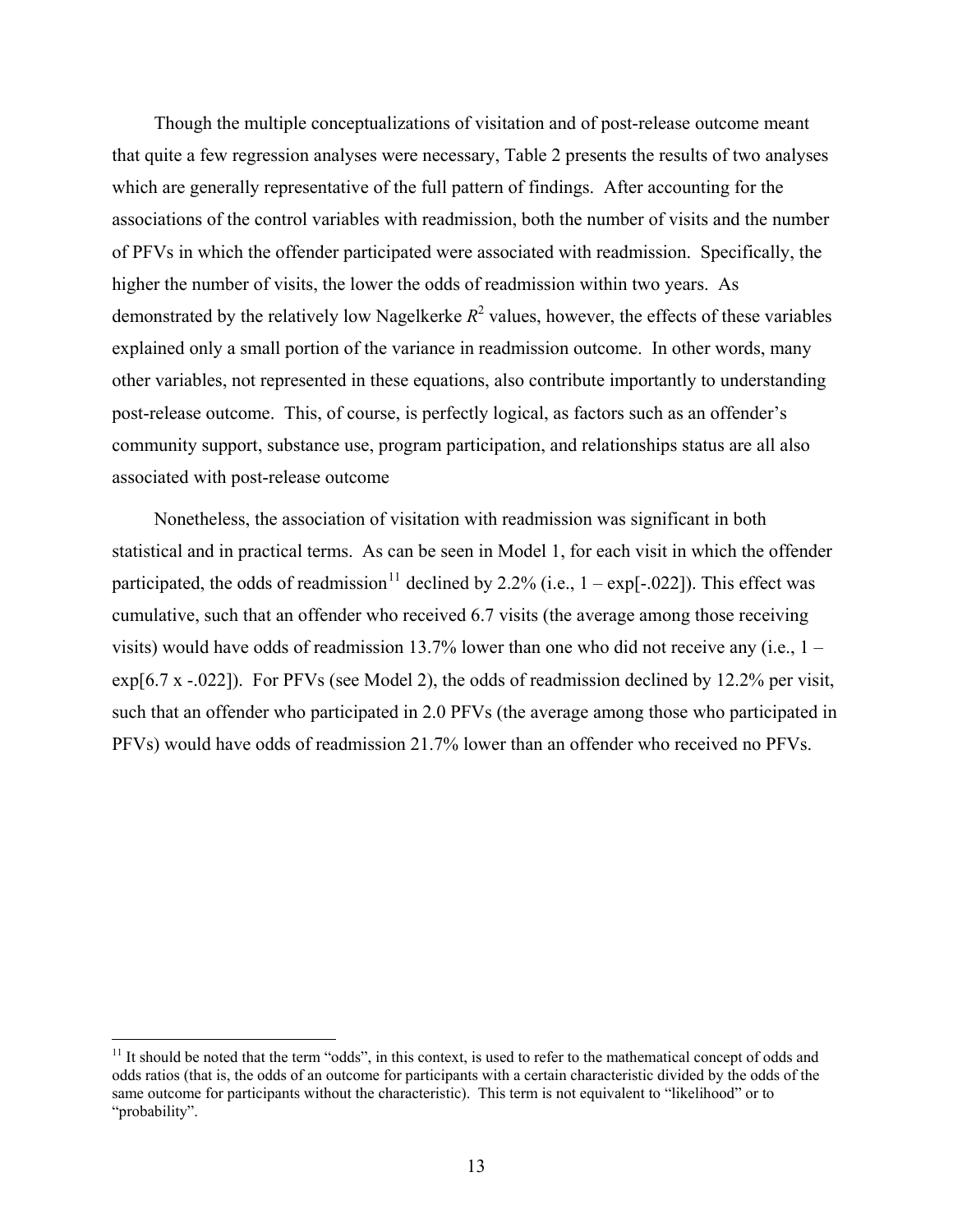<span id="page-21-0"></span>

| `able |  |
|-------|--|
|-------|--|

|                             | Model 1:<br>Number of Visits |      |       | Model 2:<br>Number of PFVs |                  |       |  |
|-----------------------------|------------------------------|------|-------|----------------------------|------------------|-------|--|
| Variable                    | $\beta$                      | SE   | O.R.  | $\beta$                    | SE               | O.R.  |  |
| Block 1                     |                              |      |       |                            |                  |       |  |
| Gender (Male)               | $-.013$                      | .125 | .987  | $-.013$                    | .125             | .987  |  |
| Aboriginal Ethnicity (No)   | $-.555***$                   | .104 | .574  | $-.548***$                 | .105             | .578  |  |
| Caucasian Ethnicity (No)    | $-.403***$                   | .092 | .668  | $-.396***$                 | .092             | .673  |  |
| Age at Release              | $-.003***$                   | .000 | .997  | $-.003***$                 | .000             | .997  |  |
| Sentence Type (Determinate) | $-.340$                      | .204 | .712  | $-.319$                    | .204             | .727  |  |
| <b>Time Served</b>          | $-.003***$                   | .001 | .997  | $-.003***$                 | .001             | .997  |  |
| Violent Offence (No)        | $-.197**$                    | .062 | .821  | $-195**$                   | .062             | .823  |  |
| Drug Offence (No)           | $-147*$                      | .063 | .863  | $-.146*$                   | .063             | .864  |  |
| Property Offence (No)       | $-.612***$                   | .057 | .542  | $-.625***$                 | .057             | .535  |  |
| Other Offence (No)          | $-414***$                    | .063 | .661  | $-412***$                  | .063             | .662  |  |
| <b>Risk</b>                 | .392***                      | .042 | 1.480 | $.404**$                   | .042             | 1.497 |  |
| Block 2                     |                              |      |       |                            |                  |       |  |
| Visitation Variable (No)    | $-.022***$                   | .006 | .978  | $-.130**$                  | .043             | .878  |  |
| Constant                    | 1.639                        | .285 |       | 1.526                      | .283             |       |  |
| Block $\chi^2$              | $13.95(1)$ ***               |      |       | $9.19(1)$ **               |                  |       |  |
| Model $\chi^2$              | 682.09 (12)***               |      |       |                            | $677.33(12)$ *** |       |  |
| Nagelkerke $R^2$            | .13                          |      |       | .13                        |                  |       |  |

*Logistic Regression of Any Readmission on Number of Visits* 

 $\frac{}{p}$  × .05. \*\* *p* < .01. \*\*\* *p* < .001. Reference categories appear in parentheses after each variable name.

The numerous analyses completed allowed several conclusions to be reached. First, it was quite clear that the association of visitation with any readmission was considerably greater than was the association of visitation with re-offence. In other words, according to the definition of post-release outcome, quite different results were found. Visitation was associated with decreased readmission, but generally not with decreased re-offending. Of note, however, was that being visited by one's spouse was the exception, with offenders receiving visits from a spouse having lower odds of re-offending than their counterparts who did not receive such visits.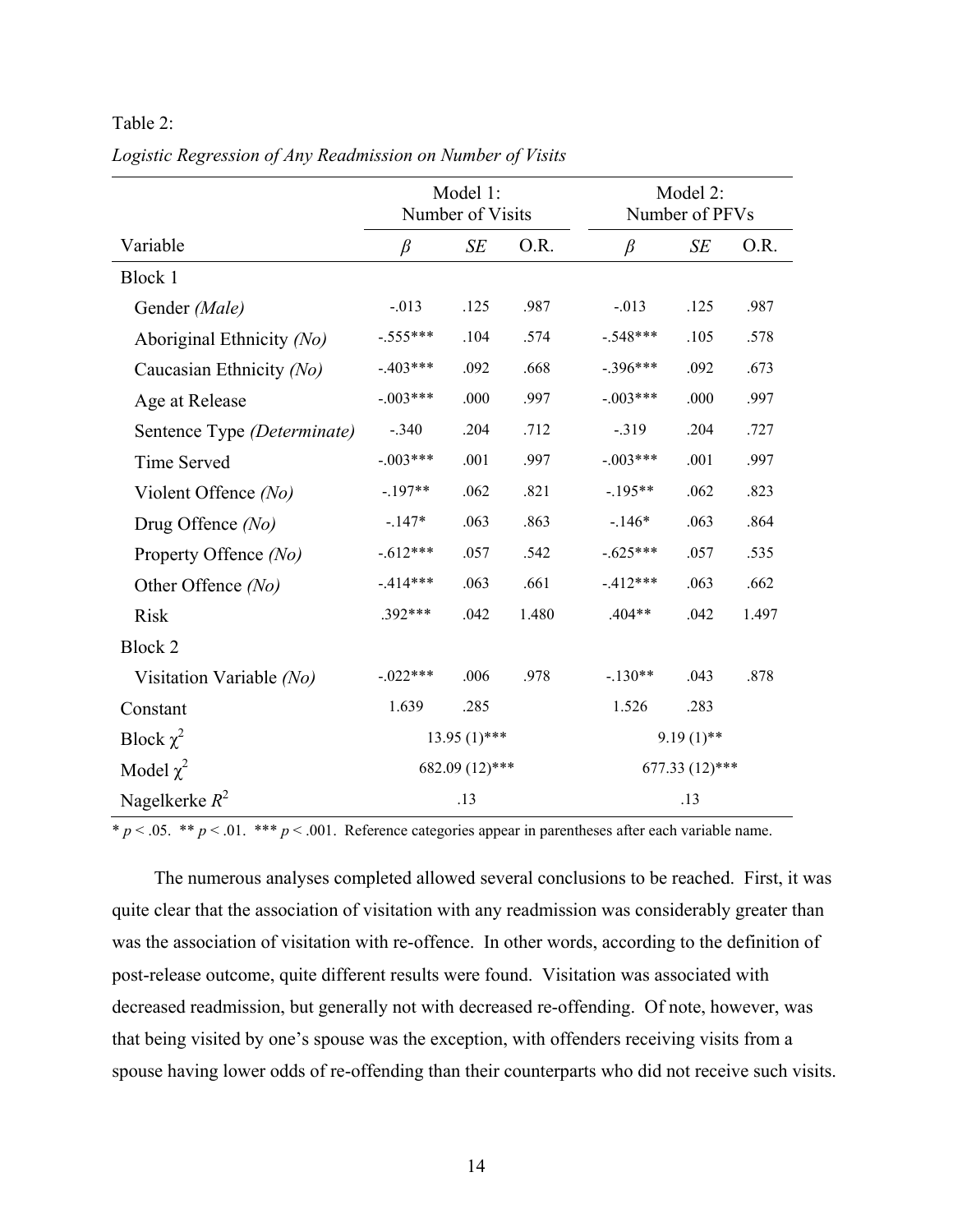<span id="page-22-0"></span>In regards to only the readmission definition of post-release outcome, both visitation generally and participation in PFVs tended to be associated with better outcomes. The one exception was with regard to the *any visit* variable. Having received *any visit* was not associated with differential post-release outcome, but the number of visits received was. This difference may be explainable by the pattern of visitation received: offenders who received multiple visits may have benefited from ongoing support that was not necessarily available to their counterparts who received only one or minimal visits. For PFVs, on the other hand, both having participated in *any PFV* and the number of PFVs were associated with outcome. This might reflect the greater commitment necessary on the part of the visitor in participating in these extended visits; such commitment may be associated with support or other constructs that contributed to assisting an offender not to be readmitted.

Follow-up analyses demonstrated both that the timing of the visit and the type of visitor also contributed to the likelihood of readmission. The recency scores calculated for both visits generally and for PFVs were both associated with readmission after accounting for the influence of the control variables, such that offenders who had received visits and participated in PFVs more recently were significantly less likely to be readmitted. Further, receiving visits from a parent or from a child, and participating in a PFV with a spouse, were all associated with a decreased likelihood of readmission.

## **Survival Analyses**

A series of Cox regressions were also calculated in order to examine whether involvement in visitation was related to the *rate* at which offenders were readmitted or re-offended. These analyses included the same first block of variables as above, such that results reflect only the influence of visitation above and beyond that of the control variables. Findings were very similar to those of the earlier analyses, in that they demonstrated that receiving visits and participating in PFVs were both significantly associated with remaining in the community *longer*  (see Figure 1). Analyses also confirmed that greater numbers of visits and PFVs were both associated with delayed readmission. As was the case for most of the analyses reported earlier, however, there were no associations between the various visitation variables and re-offending.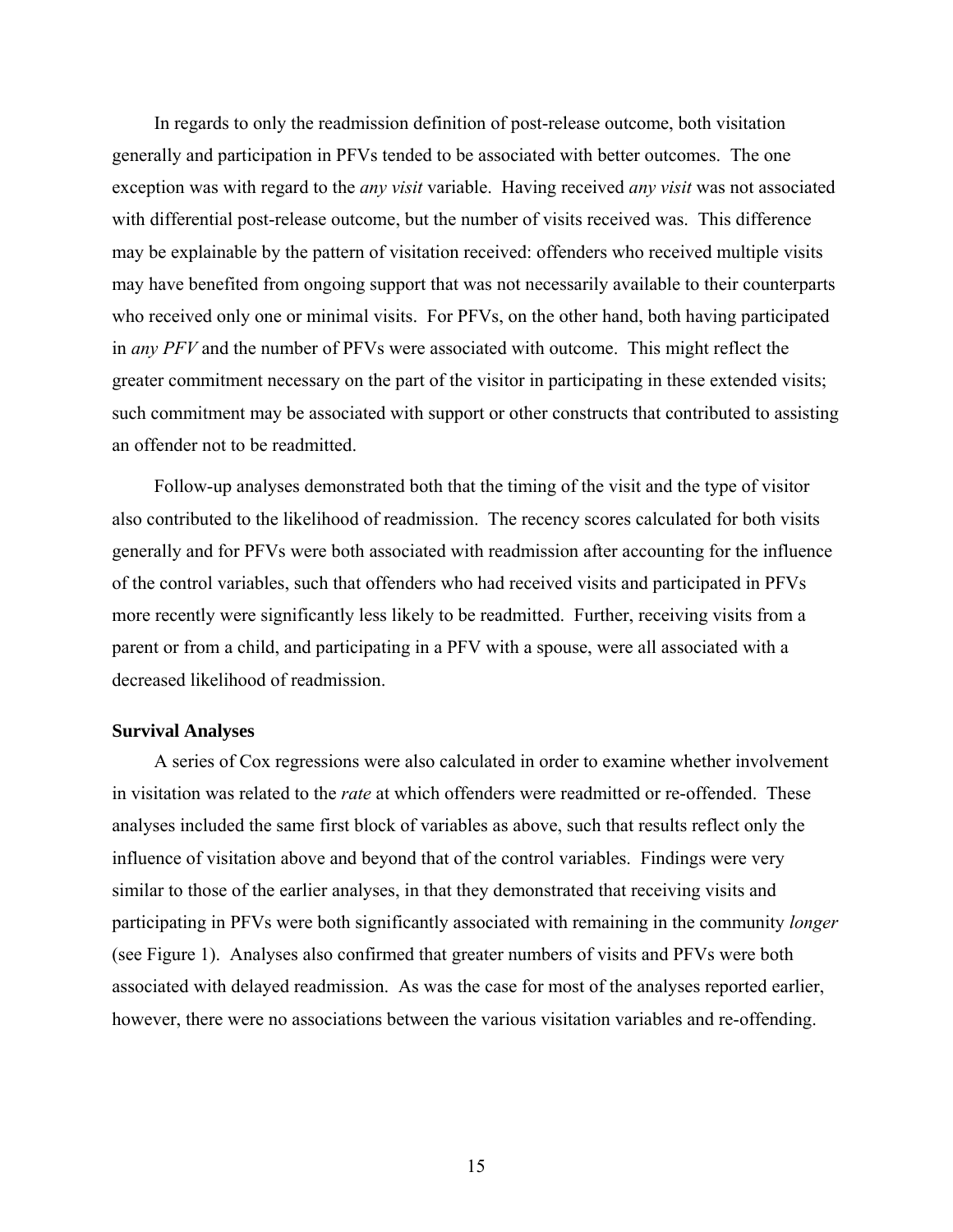

<span id="page-23-0"></span>*Figure 1:* Proportion of offenders remaining in the community according to whether visits were received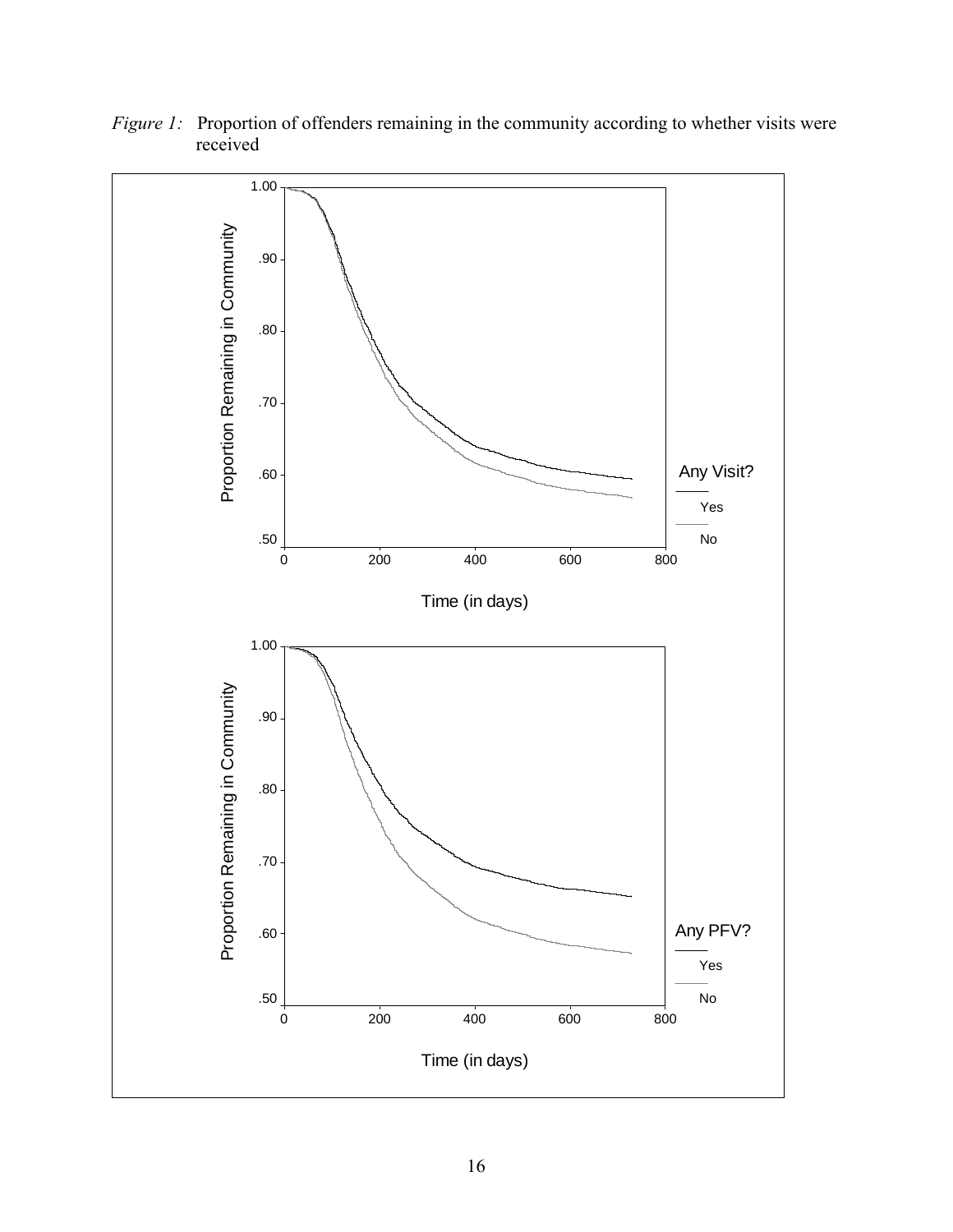## <span id="page-24-0"></span>**Interaction Effects**

Also of interest was whether there were any demographic or offence characteristics that interacted with visitation in impacting post-release outcome. In simple terms, an interaction effect is the reason that associations can be stronger or different (e.g., in the opposite direction) for individuals possessing a certain characteristic than their counterparts not possessing that characteristic. Another series of logistic regressions was used to examine the possible influence of the following interaction effects: interactions between the dichotomous visitation variables (that is, *any visit* and *any PFV*) and each of gender, ethnicity, time served, and risk. Only regressions using the general readmission measure of post-release outcome are reported, as very few significant results were originally found when considering re-offence.



*Figure 2:* Association of visitation with readmission by Aboriginal ethnicity and by risk

Only one statistically significant interaction term was found: that of visitation and Aboriginal ethnicity,  $p < 0.01$ . Notably, no interactions involving PFVs were significant or approached significance. Figure 2 is useful in interpreting the interaction between visitation and ethnicity – it displays the predicted probabilities of readmission, holding all control variables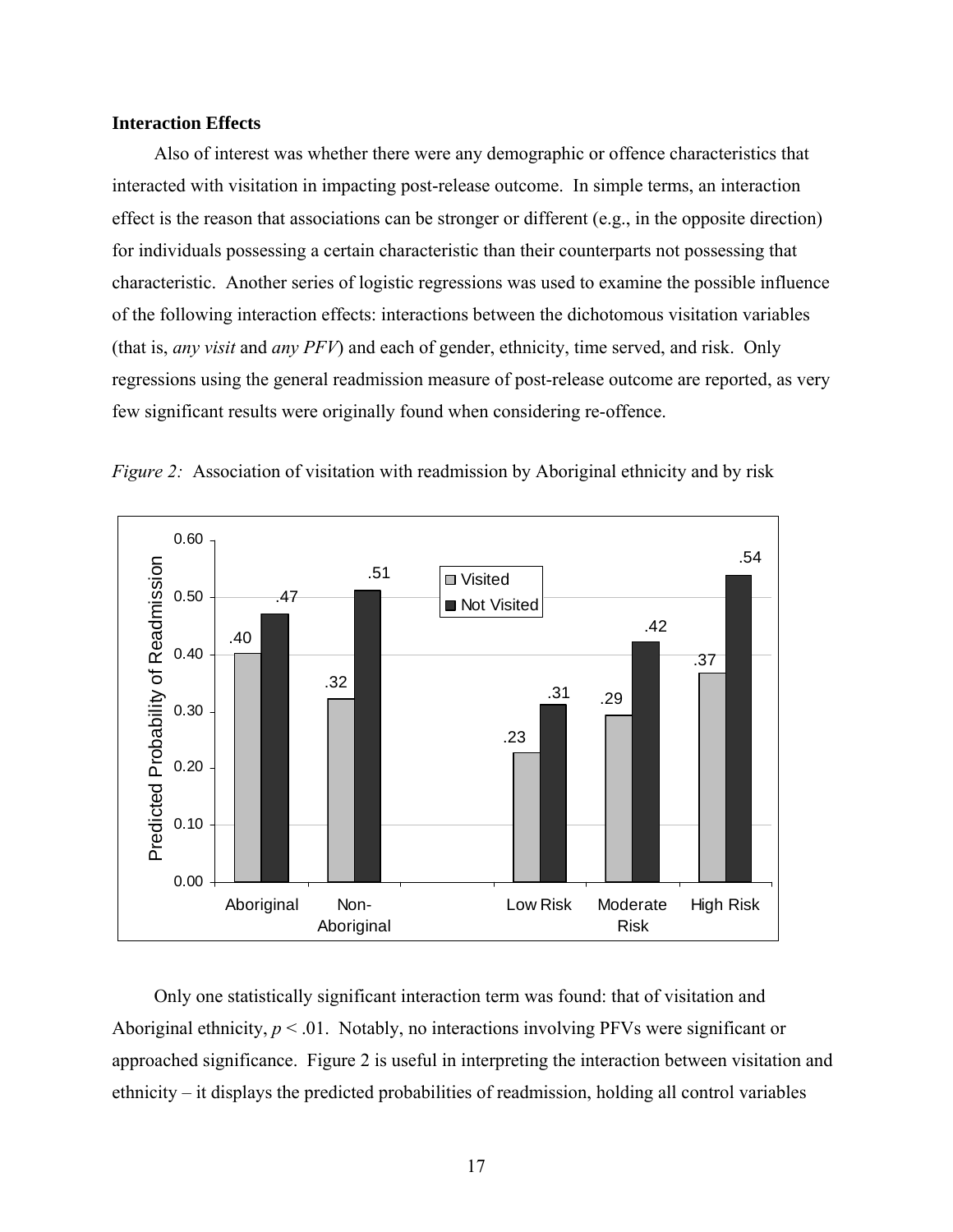constant, at each level of the interaction. As can be seen, the effects of visitation on likelihood of readmission were much greater for non-Aboriginal offenders than for their Aboriginal counterparts.

Of the interaction terms considered, that of visitation and risk also approached significance,  $p = 0.09$ . Again, Figure 2 provides a visual representation of the predicted probabilities of readmission of offenders according to this interaction term. While lower risk offenders had a lower likelihood of readmission overall, the protective effect of visitation was less pronounced at lower levels of risk.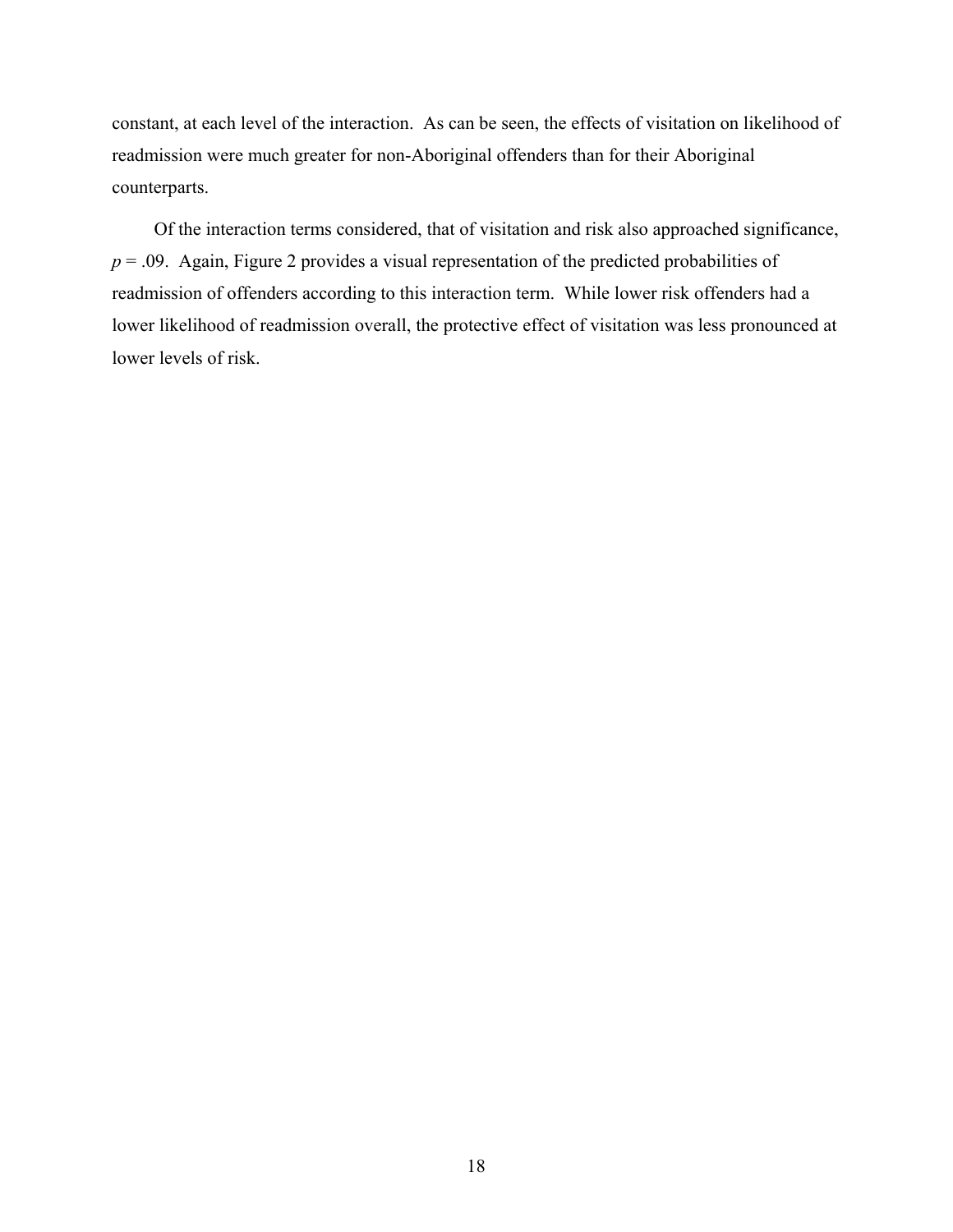#### **DISCUSSION**

<span id="page-26-0"></span>The purpose of this study was to examine the association between participation in visitation and post-release outcome. Study findings conclusively demonstrate that such an association exists, and that characteristics of the visitation influence the association. Specifically, greater numbers of visits and PFVs, more recent visits and PFVs, visits from parents and children, and PFVs with spouses were all associated with decreased likelihood of readmission after accounting for the effects of race, gender, age at release, sentence type, offence type, and risk. Receiving visits and PFVs were also both associated with delayed readmission.

It was evident that certain demographic and offence characteristics influenced the magnitude of the relationship between visitation and readmission. Most notable among these was ethnicity, with the gap in predicted probabilities of visited and non-visited offenders being of 19 percentage points for non-Aboriginal offenders and of only 7 percentage points for their Aboriginal counterparts. It is likely that certain cultural components contribute to explaining this difference, but more research will be necessary before the reasons for this finding can be confidently understood.

It was also remarkable that participation in visitation was much more consistently associated with readmission generally than with re-offending – and indeed, many of the analyses conducted here demonstrated that participation in visitation was *not* associated with re-offending. The exception was receiving visits from a spouse, which was associated with decreased odds of re-offending. Generally speaking, this pattern of results suggests that the impact of visitation may be primarily apparent in readmissions for reasons other than re-offending, such as for breaches of conditions.

# **Interpretation of Findings**

At first glance, it is unclear why participation in visitation should be associated with a decrease in breaches of supervision conditions, but not with a decrease in re-offending. Perhaps a more likely interpretation, then, is that visitation is associated with both a decrease in breaches of supervision conditions *and* with the parole officer's response to any breaches of conditions. Community parole officers have considerable discretion in how they react to breaches. In practical terms, this means that parole officers can choose to simply discuss the behaviour with the offender, recommend that the offender's release be suspended, or anything in between.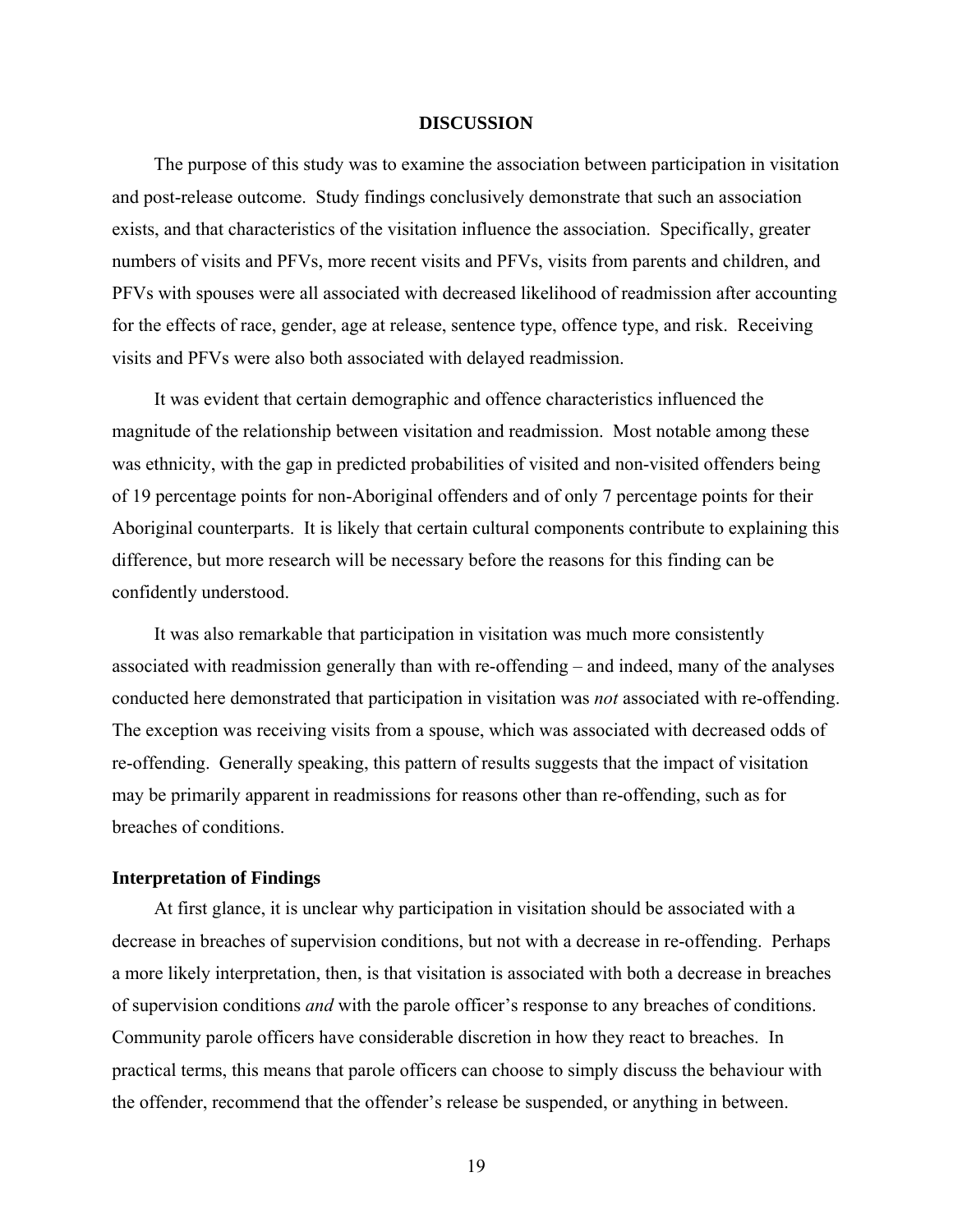Ultimately, the chosen response depends on the parole officer's perception of the impact of the breach on the extent to which the offender can successfully and safely be managed in the community. When the parole officer perceives that the breach demonstrates that the offender's risk to re-offend has become unmanageable, he or she may choose to recommend a suspension of release.

Within this context, the association between visitation and readmission, in the absence of any similar link between visitation and re-offence, may mean that offenders who had participated in visitation are perceived by their parole officers to present more manageable levels of risk than their counterparts who were less or not active in the visitation program. Research clearly demonstrates that visitation is associated with greater family stability (Hopper, 1989; Rutland, 1995 as cited in Hensley, Rutland, & Gray-Ray, 2000). Moreover, stable family support, especially that of a spouse or significant other, has been found to promote successful community reintegration (Sampson & Laub, 1990). Parole officers seem aware of this fact – indeed, in one study wherein Canadian parole officers were asked what newly released federal offenders needed to succeed, one of the seven themes which emerged was *structure*, which was characterized by constructs including *significant other, community support,* and *positive role model* (Brown, 2004). As such, it is easy to imagine that a parole officer, faced with two otherwise similar offenders involved in the same breach of condition, would perceive that the greater family support available to one offender (as exemplified, in part, by the offender's involvement in visitation) would render this offender a more manageable risk than the other.

Given that rates of readmission are lower for those who participated in visitation, and that offenders who participated in visitation were *slower* to be readmitted, greater proportions of visited offenders than of their non-visited counterparts remain in the community after release. As such, greater proportions of visited offenders would have an *opportunity* to re-offend (as opportunities to re-offend are more common in the community than in the highly structured context of an institution). Therefore, if visited and non-visited offenders actually breached conditions at the same rate, and there was truly no difference in the manageability of these offenders' risk, one would expect visited offenders to re-offend at *higher* rates as a result of their greater opportunity. In other words, the fact that no difference was detected in rates of reoffending between visited and non-visited offenders, despite this difference in opportunity,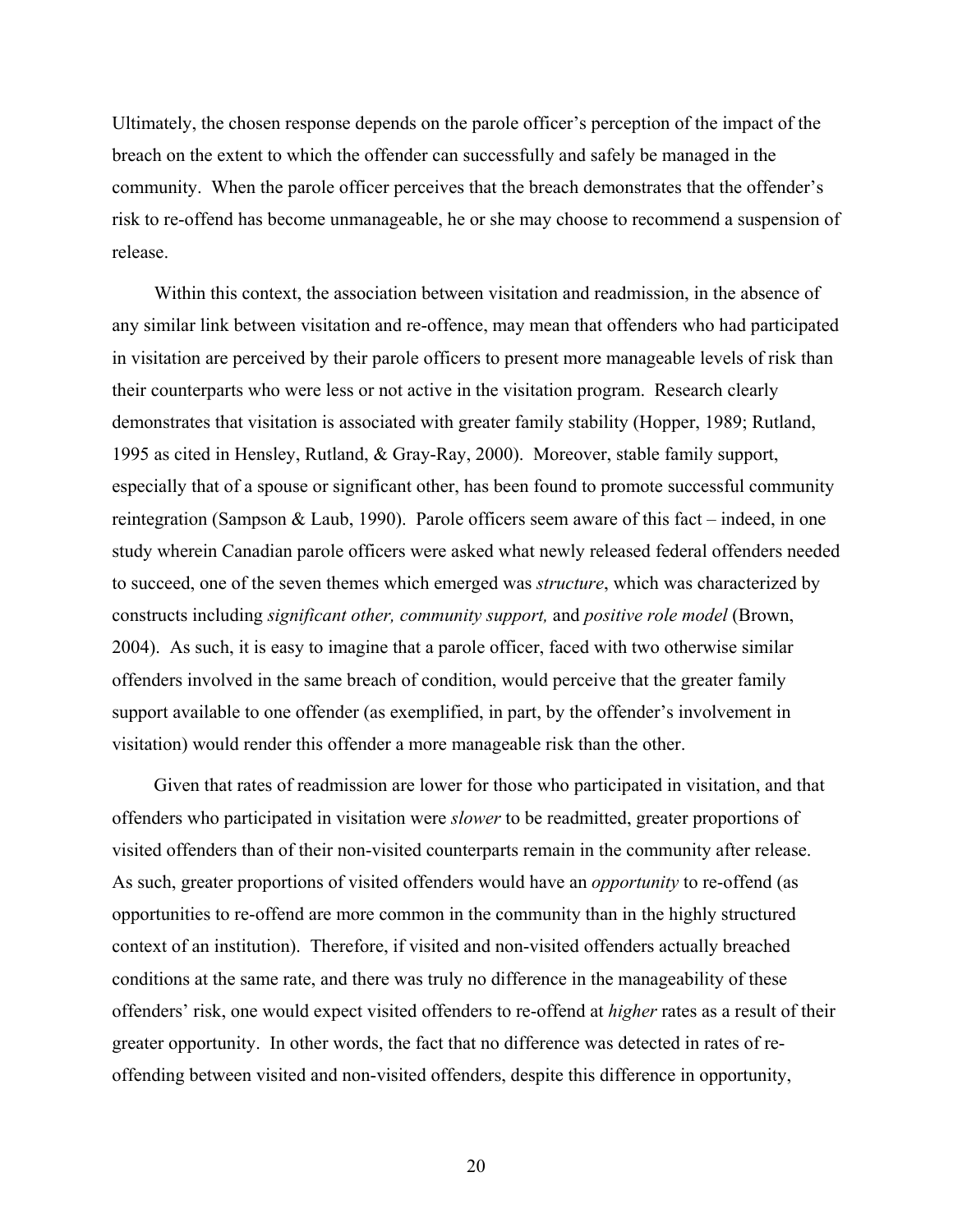<span id="page-28-0"></span>indicates that visited offenders who breached conditions were in fact appropriately manageable in the community.

An alternative explanation is possible: it may be that the breaches of conditions or other behaviours by the non-visited offenders were more serious or indicative of a greater likelihood of re-offending. As mentioned, parole officers recommend suspension of release when they perceive that the risk of an offender committing a new offence is not assumable. Relative to visited offenders, greater proportions of non-visited offenders may have displayed behaviours that parole officers felt rendered their risk to re-offend unmanageable in the community. As such, the higher rates of re-admission of non-visited offenders may be partially attributable to cases that would have resulted in re-offence, had the parole officers allowed the offender to remain in the community. In other words, a portion of the re-admissions may represent reoffences that were *avoided* through proper case management.

Regardless of which of the above interpretations is correct – and it may very well be that both are partially correct – the data clearly lead to one conclusion: visited offenders manage to remain in the community longer than their non-visited counterparts, with no associated increase in re-offending. This finding directly demonstrates that visited offenders are less costly to manage than their non-visited counterparts. Specifically, correctional costs are much greater for incarcerated offenders than for those managed in the community – on average, \$88,067 per year versus \$23,105 per year, respectively (Public Safety Canada, 2007). Since greater proportions of visited offenders can be managed in the community, without any associated differences in reoffending, greater proportions of visited offenders entrain this lower cost.

#### **Operational Implications**

First and foremost, the present results demonstrate that participation in visitation and PFVs is not associated with negative post-release outcome. Moreover, as discussed, these data demonstrate that visited offenders can be managed more effectively post-release than their nonvisited counterparts, given that a smaller proportion of visited offenders is readmitted. This latter point may become even more salient in the future, as the costs associated with maintaining offenders in penitentiaries have increased substantially in recent years, from \$363 per offender per day in 2000-01 to \$467 per offender per day in 2005-06 (in constant dollars; Public Safety Canada, 2006; 2007).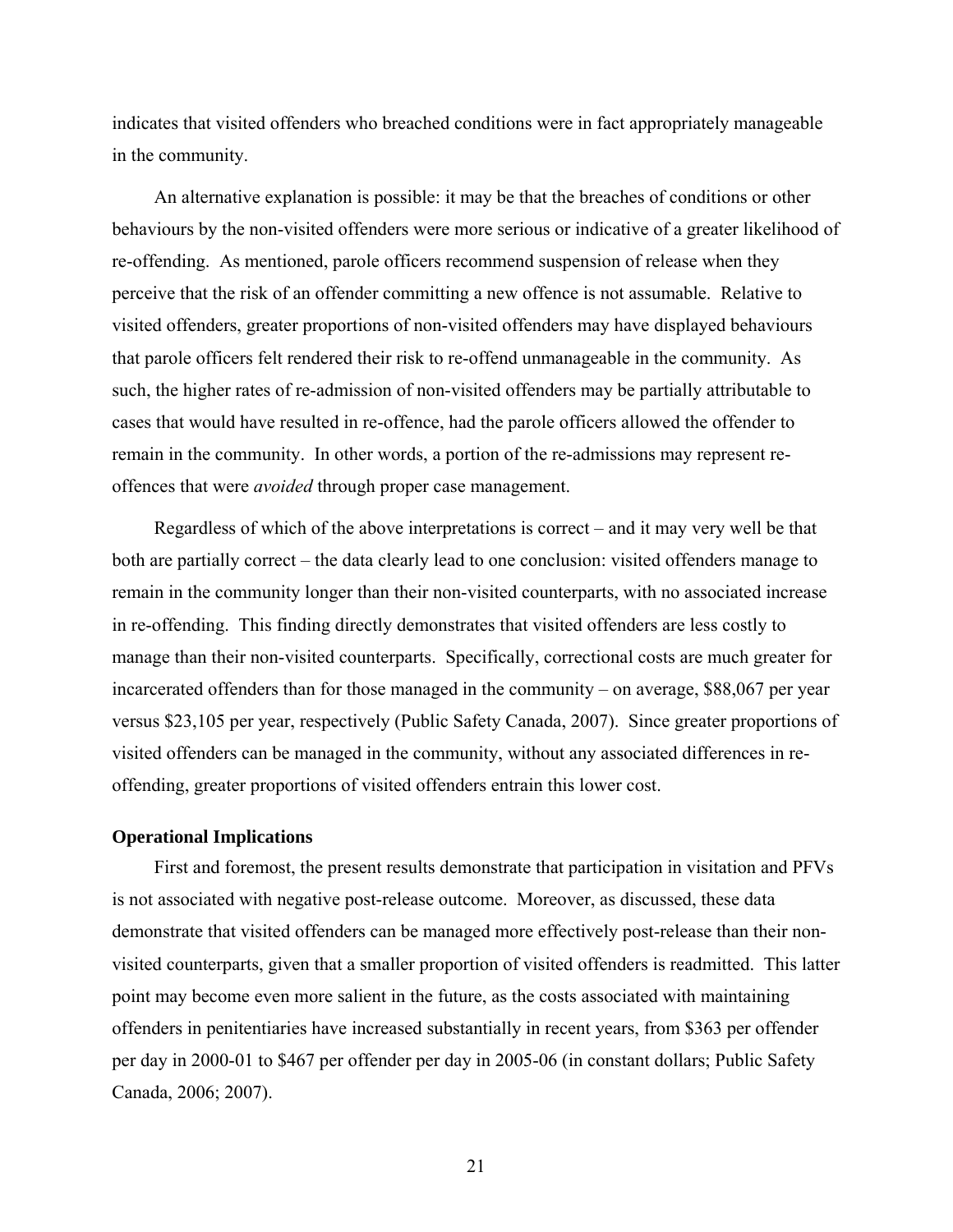<span id="page-29-0"></span>From an operational point of view, there are other notable points regarding visitation. Qualitative research has demonstrated that offenders are appreciative of their visitation privileges, and that they are not willing to compromise them (Carter, 1989). Indeed, participation in visitation has been associated with decreased violent behaviour among incarcerated offenders (Hensley, Rutland, Gray-Ray, & Durant, 2000). Several explanations are possible, including that: (a) offenders behave better in order not to jeopardize their visitation privileges, or (b) offenders participating in visitation reap some benefit from this experience, such that they subsequently engage in less violent misconduct. Once the direction of the link between institutional behaviour and visitation is better understood, correctional authorities could regulate visitation in such a way as to promote positive behaviour and / or discourage negative behaviour.

## **Limitations and Future Directions**

While this study was comprehensive in nature, it is important to acknowledge areas where further attention may be necessary. First, while many control variables were included in the analyses reported here, it is possible that certain relevant variables were omitted. For example, criminal history indicators were excluded, with the rationale that they were appropriately represented by the *risk* variable, but it is nonetheless possible that the use of a larger family of control variables may have led to slightly different results. This being said, the pattern of findings presented here was sufficiently clear-cut to make it doubtful that considerable changes to the pattern of findings would be likely.

More pressing than research including more control variables would likely be that which extends the present study. Of primary interest would be qualitative or experimental research conducted with parole officers to examine the accuracy of the interpretation of findings suggested above – that is, that parole officers react less punitively to breaches of condition on the part of visited offenders than on the part of their non-visited counterparts given that they perceive these offenders to be more manageable in the community. Also worthwhile would be research conducted to better understand the explanations for the interaction effects identified in this study, especially in regards the differences in impact of visitation for Aboriginal and non-Aboriginal offenders. Finally, of interest would be an expanded examination of the association of visitation with behaviour. Though limited research (e.g., Hensley, Rutland, Gray-Ray, &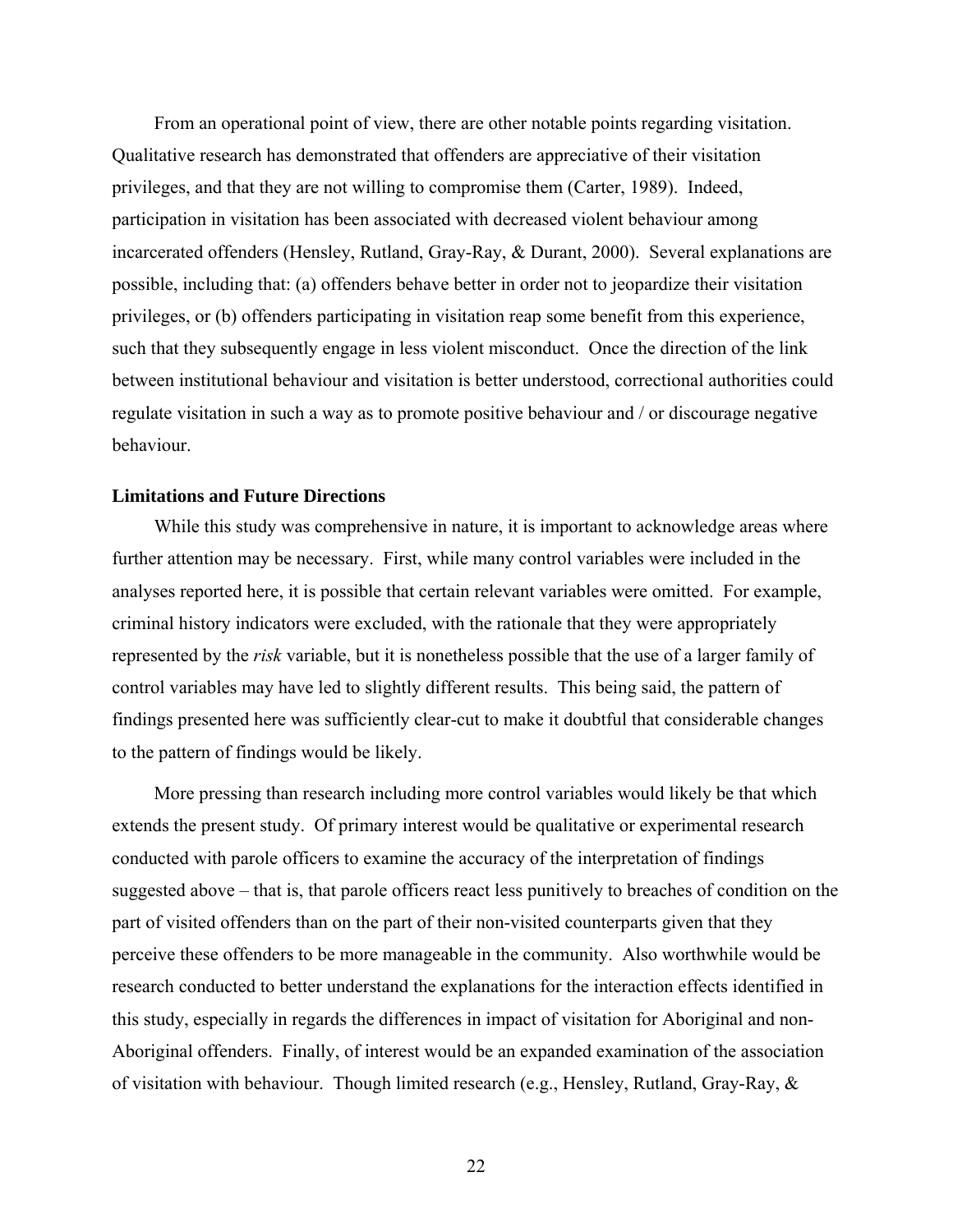<span id="page-30-0"></span>Durant, 2000; Hensley et al., 2002) has been conducted to investigate the link between visitation and institutional behaviour, at present, no research conducted in the last three decades seems to exist investigating the links between all three: visitation, institutional behaviour, and post-release outcome (but see Holt & Miller, 1972). It would be informative to examine the inter-relations of these three constructs in order to assess whether the association between visitation and postrelease outcome is caused by an earlier effect on institutional behaviour, or if an association between visitation and post-release outcome exists independently of that with institutional behaviour.

#### **Conclusion**

This study has contributed substantially to responding to the dearth of research in the area of visitation and post-release outcome, yet there is still room for continued research in the area. Perhaps the study's most important contribution is a clear demonstration of the association between visitation and lower rates of returns to custody. Knowledge of this link reinforces the value of correctional visitation programs, both as a potential tool in managing risk of readmission and as a contributor to effective correctional practice. Further, this knowledge sets the stage for further investigation intended to further increase understanding of visitation's effects on correctional outcomes and to identify how best to capitalize on the effects of visitation. Ultimately, it may be possible to discover ways to maximize the positive effects of visitation, thereby ultimately contributing to more successful offender reintegration efforts.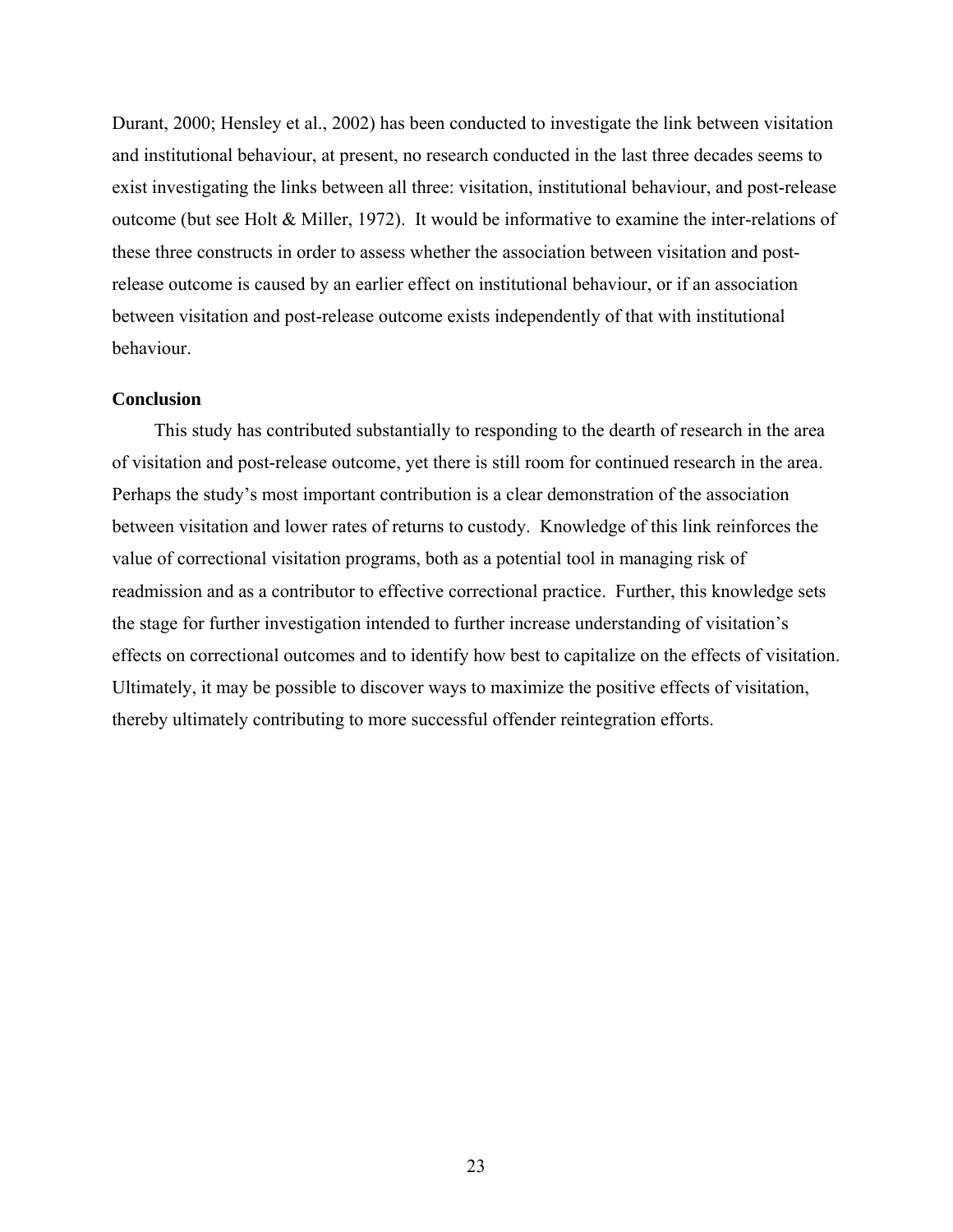#### **REFERENCES**

- <span id="page-31-0"></span>Bales, W.D. & Mears, D.P. (2008). Inmate social ties and the transition to society: Does visitation reduce recidivism? *Journal of Research in Crime and Delinquency, 45,* 287-321.
- Bennett, L.A. (1989). Current views of inmate visiting. *Proceedings of the First National Conference on the Family and Corrections.* Retrieved August 18, 2008 from http://www.fcnetowrk.org/1stconf/fmcorcon3.html
- Brown, J.D. (2004). Managing the transition from institution to community: A Canadian parole officer perspective on the needs of newly released federal offenders. *Western Criminology Review, 5,* 97-107.
- Carter, W. (1989). *Evaluation of the Private Family Visiting Program: Final report.* Ottawa, ON: Correctional Service of Canada.
- Correctional Service of Canada [CSC]. (2008). *Commissioner's Directive 770: Visiting.* Ottawa, ON: Author.
- Correctional Service of Canada [CSC]. (1983). *An evaluation of the Private Family Visiting Program.* Ottawa, ON: Author.
- Goetting, A. (1982). Conjugal association in prison: The debate and its resolutions. *New England Journal of Prison Law, 8,* 141-154.
- Hairston, C.F. (1988). Family ties during imprisonment: Do they influence future criminal activity? *Federal Probation, 52,* 48-52.
- Hensley, C., Koshechski, M., & Tewksbury, R. (2002). Does participation in conjugal visitations reduce prison violence in Mississippi? An exploratory study. *Criminal Justice Review, 27,* 52-65.
- Hensley, C., Rutland, S., & Gray-Ray, P. (2000). The effects of conjugal visits on Mississippi inmates. *Corrections Compendium, 25,* 1-19.
- Holt, N. & Miller, D. (1972). *Explorations in inmate-family relationships.* Sacremento, CA: California Department of Corrections.
- Miller, J.B. (1976). *Toward a new psychology of women.* Boston: Beacon Press.
- Public Safety Canada. (2007). *Corrections and conditional release statistical overview: Annual report 2007.* Ottawa, ON: Author.